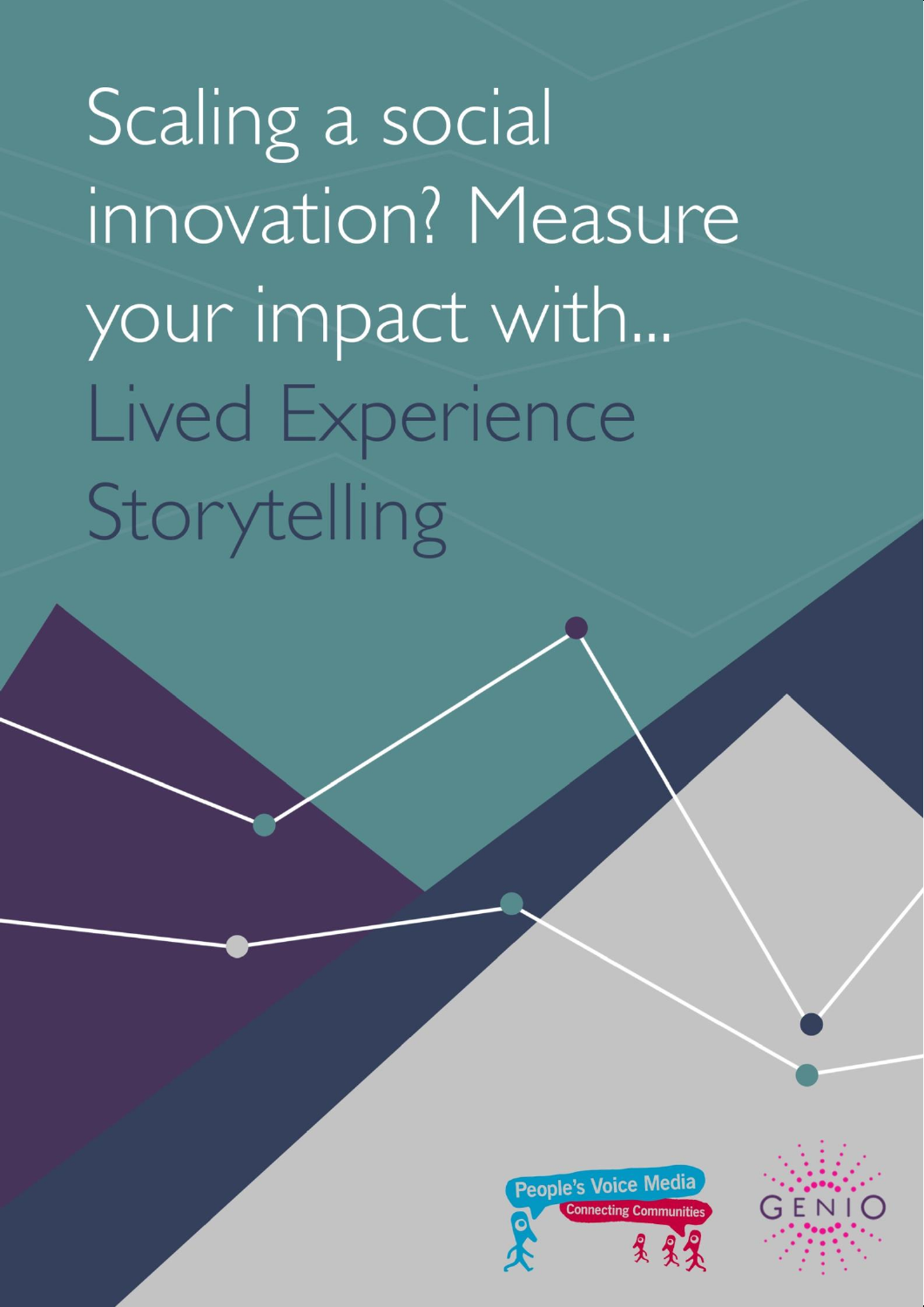*This document is an extract from "Learning As You Scale: A practical guide for using data and insights to navigate scaling and complex system change", a guide that was commissioned and supported by the Genio Trust in 2021.*

*The practical guide has been produced in consultation with actors within the social innovation arena from across Europe. These actors included Madeleine Clarke (Genio), John Healy (Genio), Niamh Lally (Genio), Grainne Smith (Genio), Dana Verbal (Directorate-General Employment, Social Affairs and Inclusion, European Commission), Risto Raivio (Directorate-General Employment, Social Affairs and Inclusion, European Commission), Henk Visser (Directorate-General Employment, Social Affairs and Inclusion, European Commission), Monika Chaba (Directorate-General Employment, Social Affairs and Inclusion, European Commission), Ruth Armstrong (National Social Inclusion Office, Health Service Executive, Ireland), Marieke Altena (National Social Inclusion Office, Health Service Executive, Ireland), David Stead (Maanch), Clémentine Blazy (European Centre for Social Finance & member of the ESCF Advisory Board), Bairbre Nic Aongusa (Irish Department of Rural and Community Development), Gary Johnston (Social Finance UK/NL), Maša Malovrh (Beletrina), Michael Fembek (Zero Project), Assiri Valdes (UpSocial), Ona Argemí (UpSocial), Anja Koenig (EVPA), Stephanie Haefele (Bosch-Stiftung), Luca Pilosu (Compagnia di San Paolo), Hannah Cooper (IDC), Carolina Gottardo (IDC) and Vivienne Chew (IDC). The authors would like to acknowledge their sincere appreciation of the input of time and expertise that these people contributed to the development of this resource.*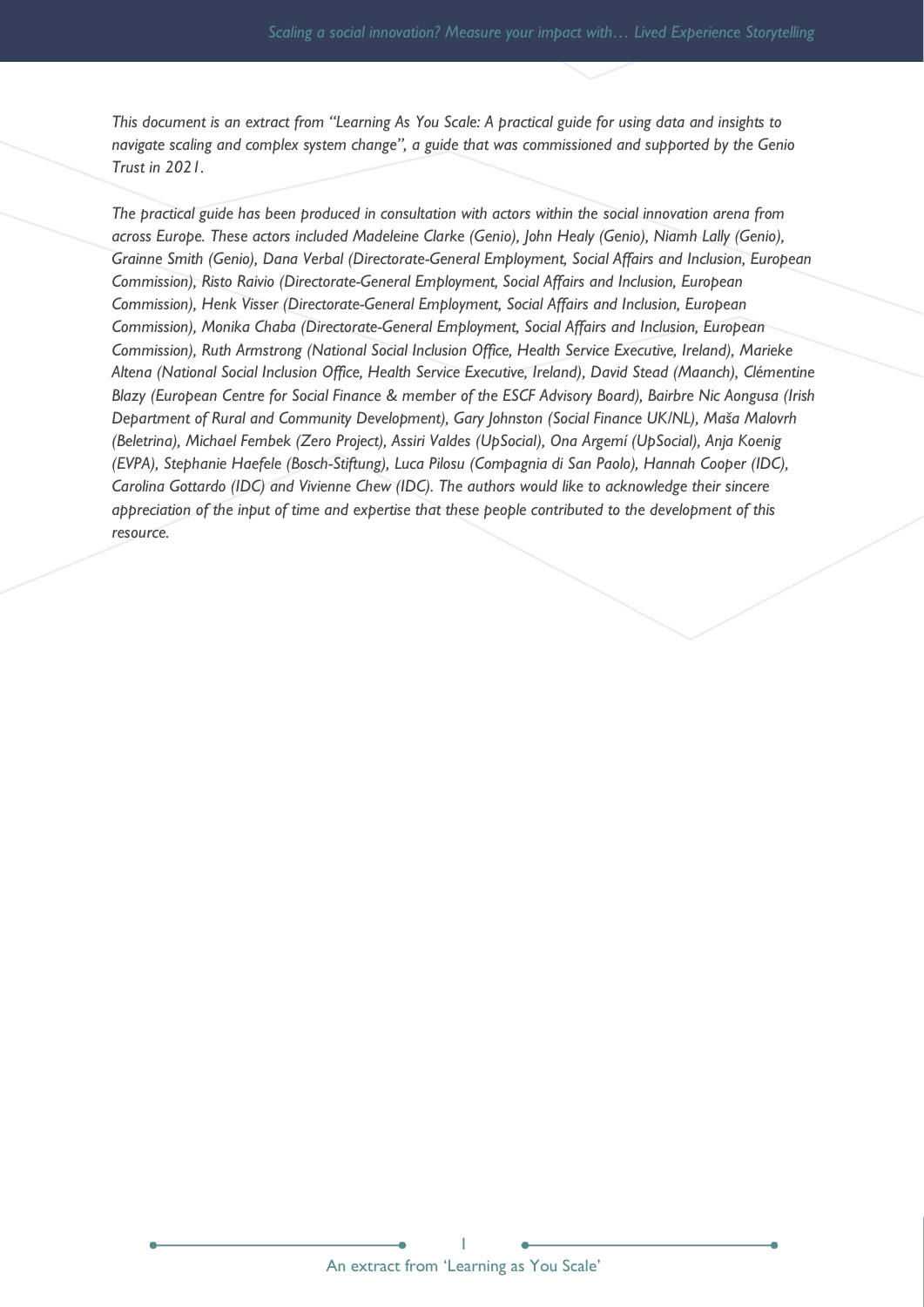# About the Author

### Dr. Hayley Trowbridge

Hayley is the CEO of [People's Voice Media](https://peoplesvoicemedia.co.uk/). She is an experienced Project Manager and oversees the delivery of our UK and European research and innovation (H2020, Erasmus+, REC) and organisational/service development projects. In this role, she uses Community Reporting and digital storytelling practices to support individuals and groups to have a voice on the issues that are pertinent to them and equips people with the skills to use narratives of lived experiences to create social change.

Hayley supports the development of the organisation's strategic and methodological development within the arena of 'bottom-up' social change. She is currently WP Lead on the CoSIE H2020 project leading the work on 'citizen insight' to support the co-creation of public service across 10 European countries.

Hayley is also a trained facilitator and has over a decade of experience of using digital tools and creative methods in community and informal learning settings to enhance people's lives, develop skills and capacity (at both individual and organisational levels), and to address social and cultural inequalities. Hayley also has a PhD in the field of media convergence and film distribution, awarded by the University of Liverpool and has a number of publications.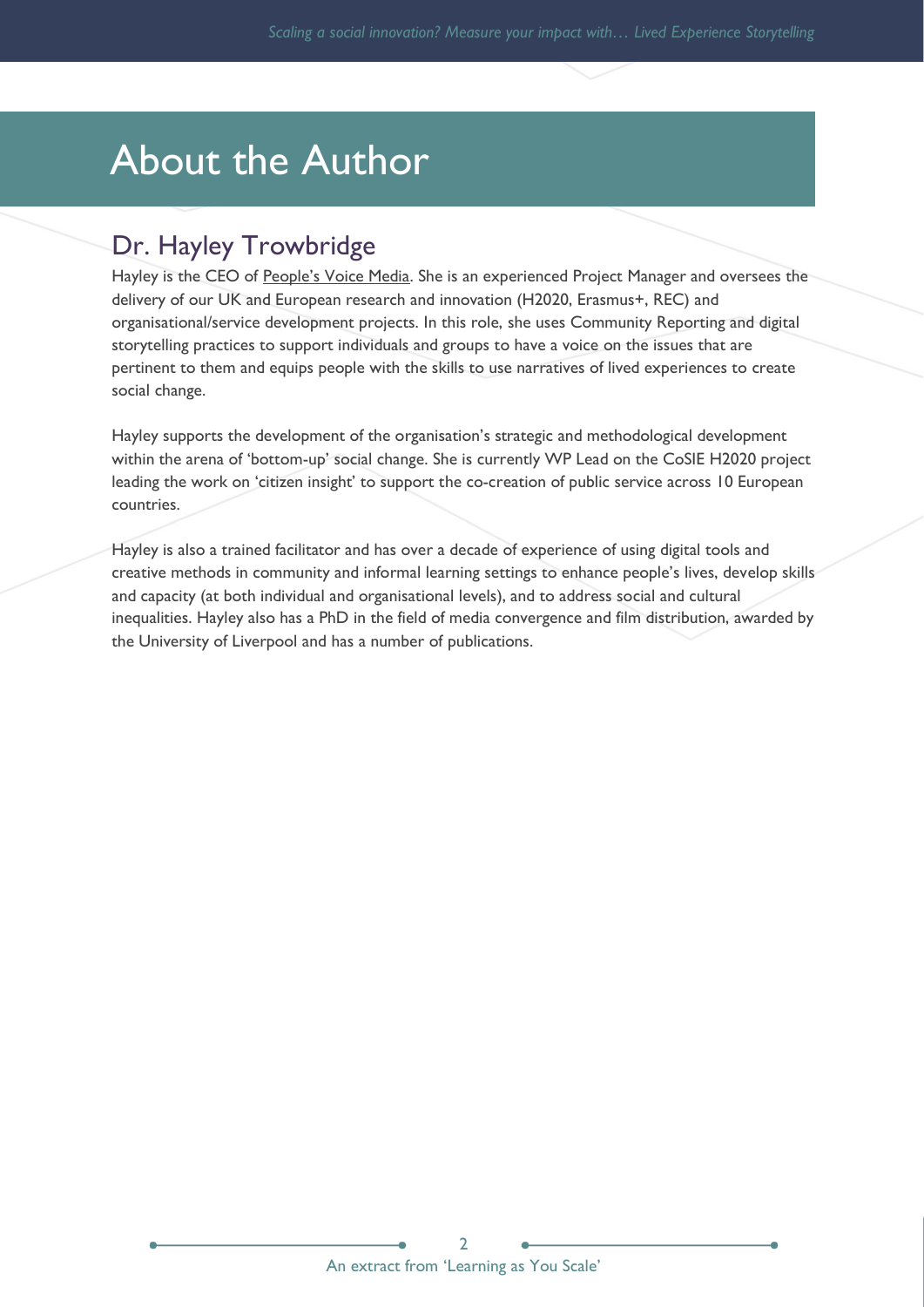### A word on impact measurement

The amount of impact measurement tools is vast, and their variety and concrete application have been well documented (see Avise, 2021; GECES Sub-group, 2014; European Commission & the OECD, 2015; Tuan, 2008). You may be aware of many others and you could choose to integrate those into your Learning As You Scale plan. Rather than repeating existing resources, we provide these three accessible tools and a number of strategic considerations that will help you decide which tools to use to measure impact.

It is well established that economic value creation may play a pronounced role in social innovations, which may therefore represent a substantial share of relevant key performance indicators (KPIs). Any activities that help prevent public transfers, such as work integration efforts, might be well covered and analysed with classic cost-benefit analyses that focus on how much the state has saved by the innovator succeeding to provide unemployed people with a job. However, as detailed in Section 1, it is essential to understand that a large share of social innovations will focus on the creation of other types of value or impact such as:

- **social** (questions about interpersonal relations and networks, people's lives etc.)
- **cultural** (questions about norms and values)
- **political** (questions about participation and engagement)
- **environmental** (questions about preserving our environment and limiting environmental degradation)

Assessing such effects demands a much higher degree of creativity and methodological complexity. There are a range of ways that this can be achieved. Social return on investment (SROI) methods is one approach that enables people to assess the value of their social innovations that are not usually assessed via traditional financial value measurement tools. However, this is not the only way of assessing the social, cultural and political value of social innovations and, as Section 4 explores, different decision-makers, gatekeepers and stakeholders can be influenced by different methods. Some will prefer more traditional data or quantitative evidence, whereas others are inclined to be persuaded by individual stories and data with richer qualitative details.

Since the Nobel Prize in Economics of 2019, experimental methods that make use of randomisation have been prominent. Such randomized controlled trials are perhaps viewed as the 'gold standard' for evidence and thus social innovators may assume that such methods should be what they use when measuring impact. However, it is important to note that while experimental methods, which are very resource-intensive, have their benefits in certain areas, they also have serious limitations.

Randomisation has its benefits when interventions represent 'easy fixes' to a problem, for example when a vaccination may prevent a disease. In such a case, the desired outcome or impact (higher immunization) equals or is close to the outputs produced (number of vaccinations performed). In instances like this, you can easily check the incidence of the disease in groups of people who received the vaccine versus groups that did not receive it in order to assess its effectiveness.

However, experimental methods are limited, if not unsuitable, for understanding multifaceted, organizational activities that seek to produce multifactorial changes. For many social innovations we will need detailed accounts of whether interventions enable new social relations, empowerment, or self-worth, or a combination of those effects. This requires contextual knowledge, from multiple data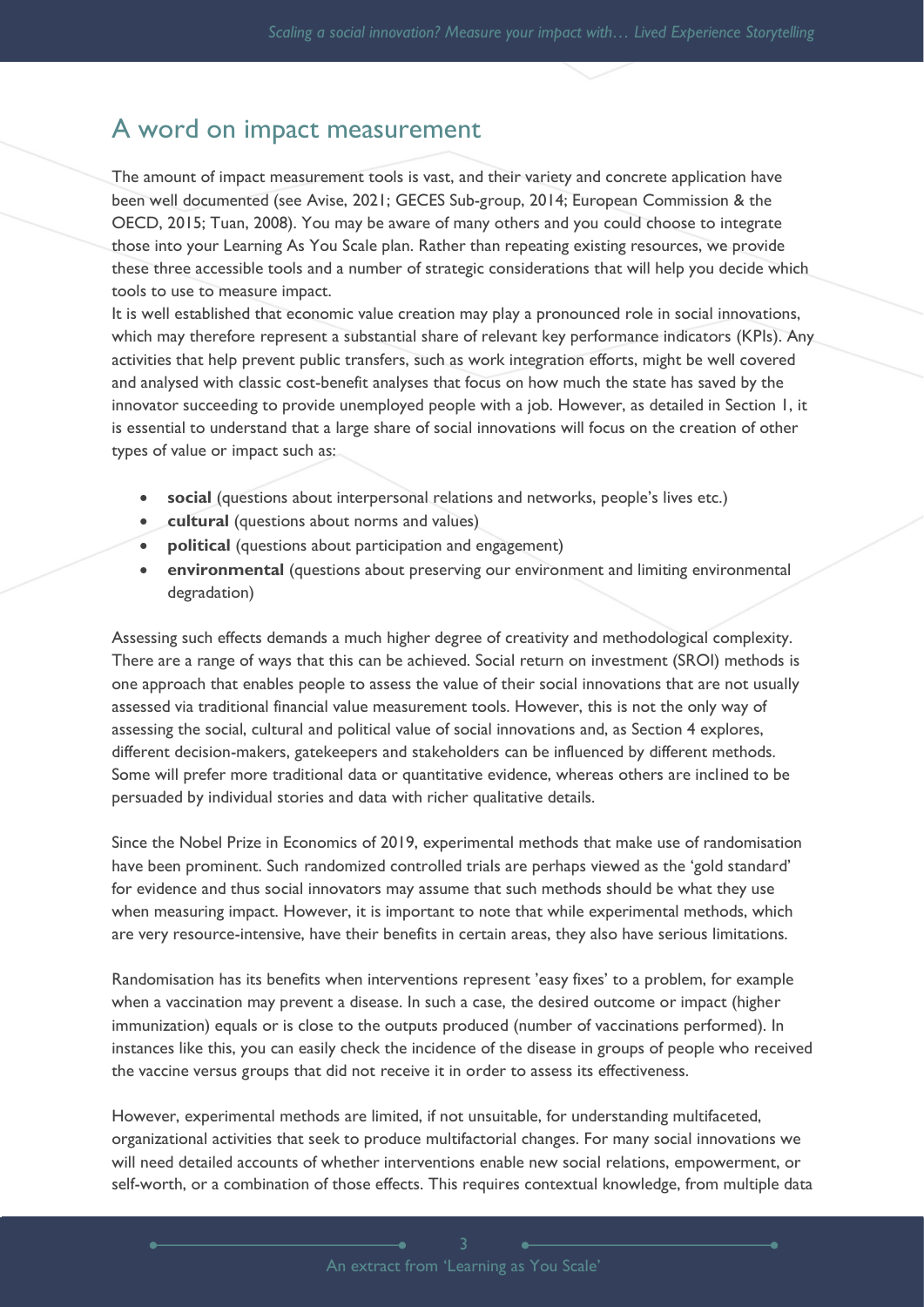sources, including qualitative information. This part of the toolbox will explore this more complex arenas in which social innovations are usually situated in more detail.

### Let's talk about… measuring impact

Take a look at these short videos from Gorgi Krlev from Heidelberg University. In them, Gorgi explores how you can how to move from methods to a strategic approach to social impact measurement, and some of the challenges you can come across when measuring impact.

From method to strategy - Watch here: [https://www.youtube.com/watch?v=jHD4\\_Z781r0](https://www.youtube.com/watch?v=jHD4_Z781r0%20) 

Challenges when measuring impact - Watch here: <https://www.youtube.com/watch?v=boJ8zgn3nOk>

### Why is it useful to measure your impact?

It is important to stress that impact measurement is not an exercise that social innovators only do for their funders or policy makers. It should also be undertaken so that the insights can be used for organisational learning. As a learning tool, it is useful for:

- 1. **Gathering information:** It can inform the 'standard activities' of social innovators by being a useful means through which data about these activities is gathered and understood.
- 2. **Navigating the direction of innovations:** It can help assess and steer the scaling of social innovations because it helps establish links between performed activities and impacts achieved. It informs the planning of the process as well as the process itself.
- 3. **Answering key critical questions:** An effective impact measurement and reporting system provides answers to questions like:
- Where did we not see the impact that we were aiming to create?
	- What were the reasons for the impact not materializing?
	- How do we need to improve our activities? Or alternatively, how do we need to redefine our goals to better align with our actual impacts?
- What kinds of impacts have we achieved that we did not expect?
- Is what we are doing producing the greatest possible impact, or do we need to develop an entirely new approach?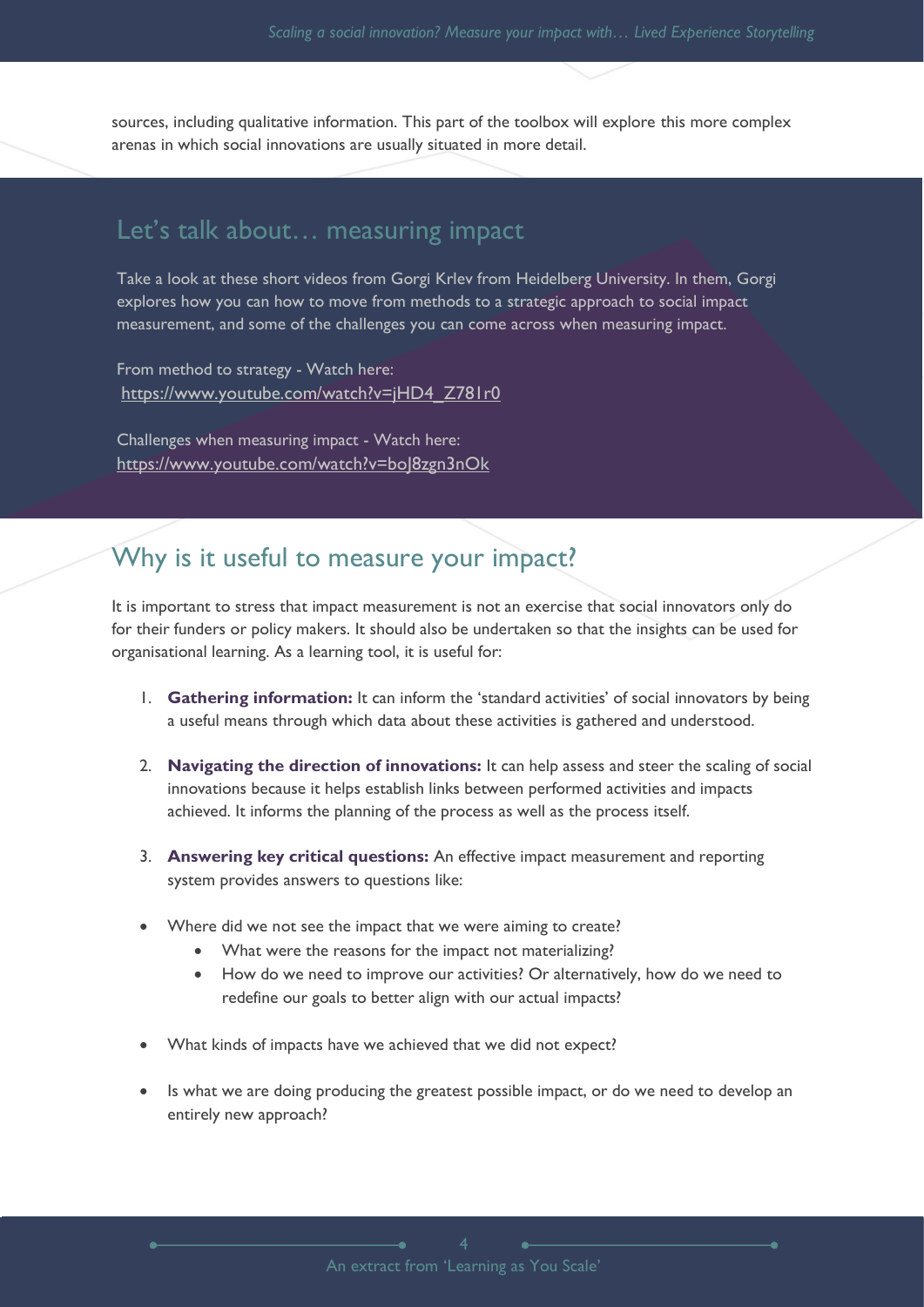You may also want to consider exploring questions regarding stakeholders through your impact measurement strategy, particularly those outside of the innovation who may be vital to scaling the innovation. Examples of such critical questions could be:

- How far did our own impact expectations and performance align with those of our stakeholders? Which impact dimensions were missing or seemed redundant to our stakeholders?
- Which of the impacts produced (or not) were most material to our stakeholders? What does that mean for our organizational strategy?

The following tool – lived experience storytelling - is a useful way of gathering evidence of impact and data that can support learning processes. It can be used individually or in conjunction with other insight gathering methods not included in this guide.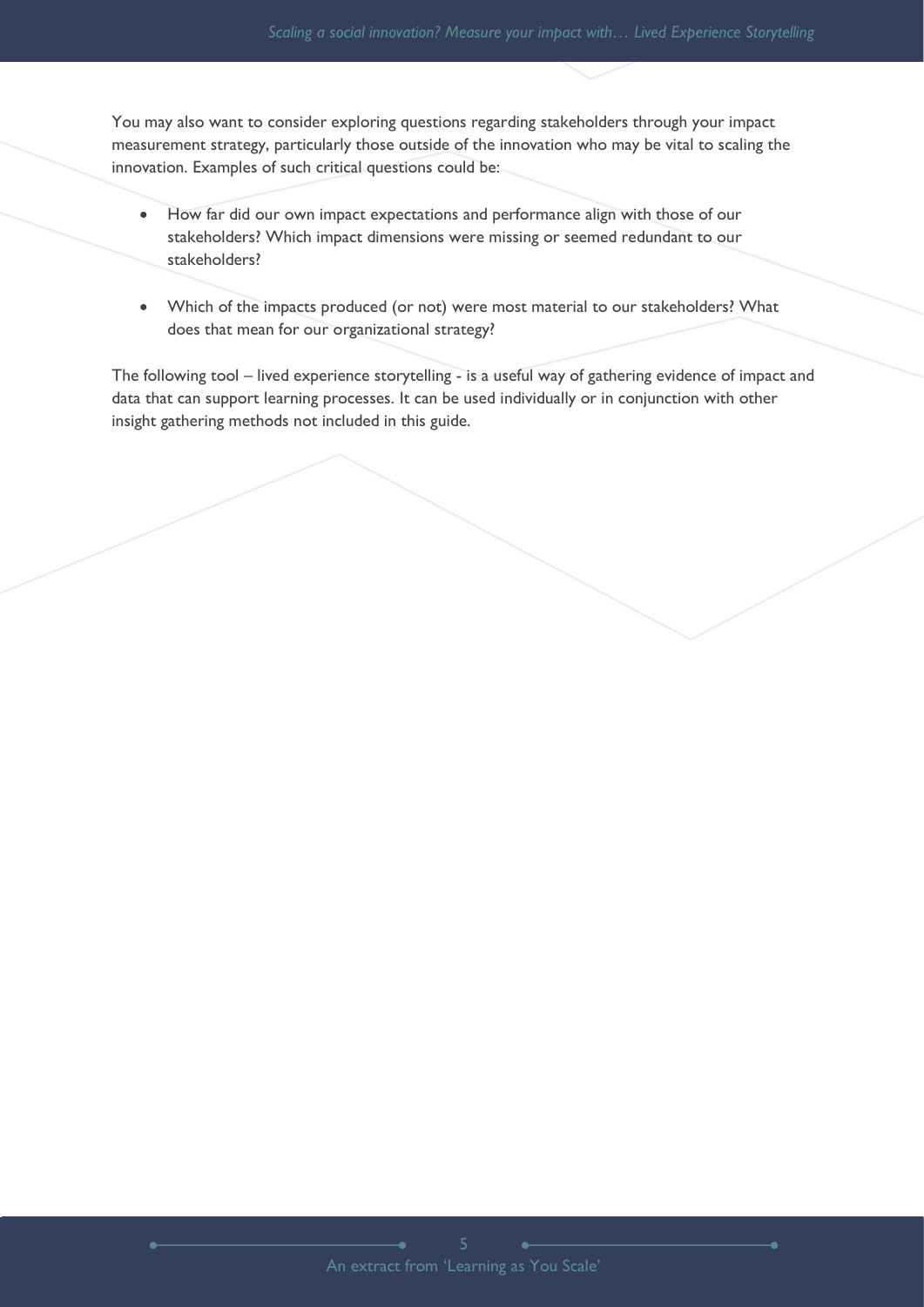### Lived experience storytelling

There are different types of knowledge such as practical know-how, theoretical expertise and experiential understandings. Experiential knowledge – what we are referring to here as 'lived experience' – focuses on what we can learn from people's lives and their experiences of different situations. Lived experience supports people's participation in research, policy-making, service development, and decision-making processes and recent research has acknowledged the validity of lived experience and knowledge-based practice in these fields (see Durose et al, 2013; Glasby, 2011).

Conventional tools for using lived experience in social innovations include:

- surveys
- polls
- questionnaires
- focus groups
- comment cards

Such approaches are often used to gather feedback on social innovations and are valuable ways of understanding people's experiences. The information from these approaches can support process tracing and other impact measurement activities.

In this part of the toolbox, we are going to focus specifically on how storytelling can help social innovators to use lived experience in both formal and informal ways to inform and assess social innovations as they scale. Through this, we will explore how the end beneficiaries of the social innovation can be actively involved in the learning process. We will examine how the people at the centre of the innovation - the beneficiaries - can have agency within the scaling process and the decision-making around the social innovation. This approach and the activities outlined in this section can be situated within the wider sphere of co-production - or what may be referred to as 'cocreation'. As such, what we are delving into here is fundamental to changing systems. Through increasing the voice, agency and power of the beneficiaries of the innovation, we are seeking to actively disrupt the status quo of how services and organisations are traditionally run. For people working within these structures, the process and shift can be difficult, and this can manifest itself in resistance.

Despite this, stories can be powerful vehicles through which people can connect with one another, share understandings and build bridges between communities and different perspectives. They have a long history as a tool for learning, dialogue and creating change (Copeland and Moor, 2018) and as Durose et al (2013) argues, allows for the representation of "different voices and experiences in an accessible way". However, as Chimamanda Ngozi Adichie (2009) discusses in her TED talk, storytelling can lead to dominant narratives - or as Adichie puts it, the danger of the single story. These single stories or dominant narratives can create stereotypes and thus allow "one story [to] become the only story".

The activities within this section will explore how this and other ethical considerations can be addressed by social innovators wanting to work with lived experience in meaningful, inclusive and equitable ways. The activities will outline how lived experience can be used to: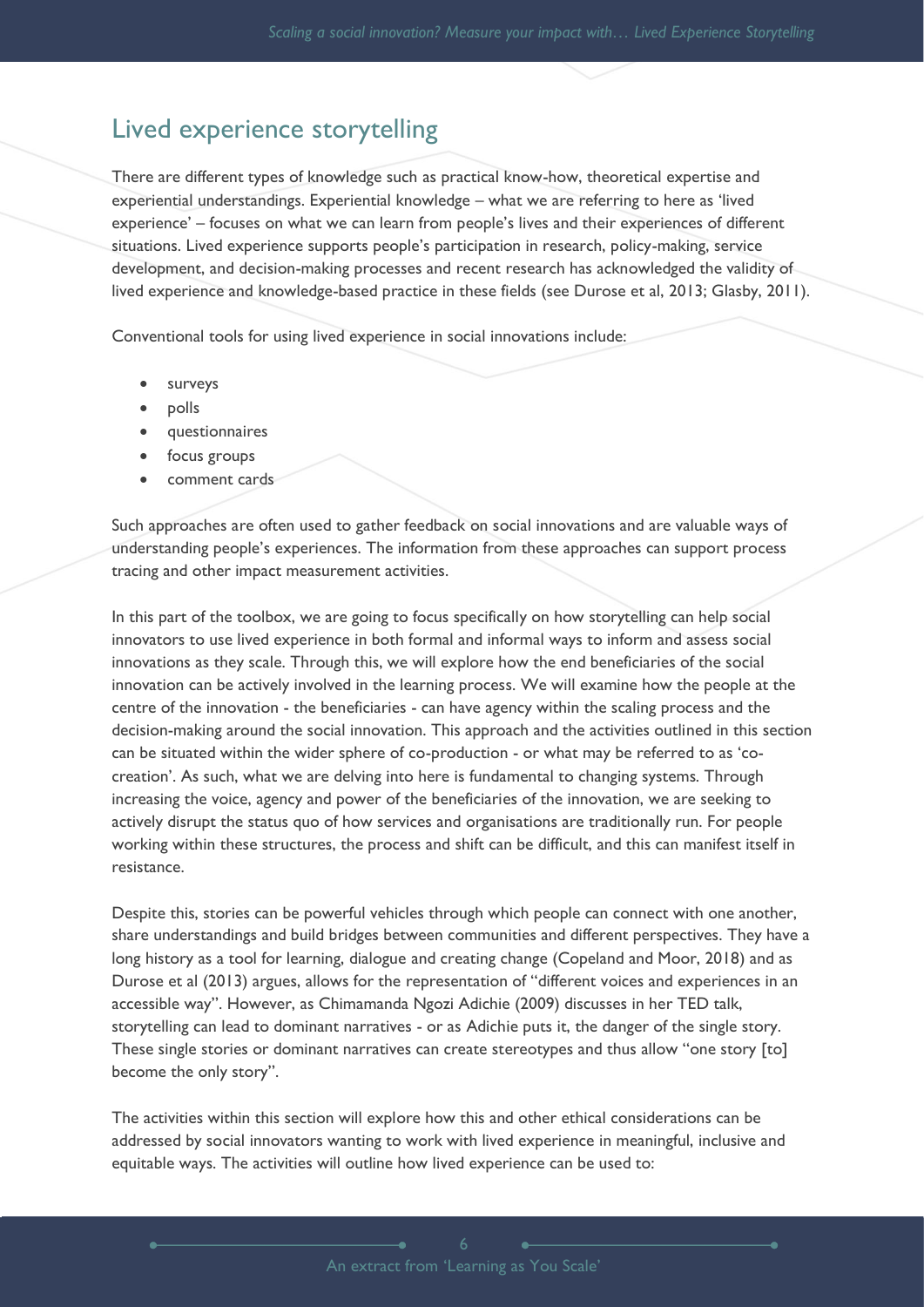- a) gather evidence to inform process tracing and impact measurement activities
- b) as a tool for dialogue between actors and stakeholders connected to social innovations
- c) to influence and inform decision-making and
- d) ultimately support social innovators to learn as they scale.

Embedded within these activities is guidance on some of the pitfalls and challenges that you may encounter when working with lived experience. Stories may sound 'soft and fluffy' but working alongside people in equitable ways, dismantling pre-existing power structures and dispelling preconditioned ideas about what real data is, is anything but.

### Let's talk about… lived experience

Take a look at this short video from Hayley Trowbridge from social enterprise People's Voice Media. In the video, Hayley answers some key questions that social innovators ask about working with lived experience and gives us some useful tips from the perspective of a practitioner in the field. <https://youtu.be/nXMDEBho43Y>

#### **Why is lived experience useful?**

Lived experience can increase our understanding of problems that the social innovation seeks to address and the lives of the people the innovations seek to support. It is particularly useful for:

- 1. **Providing rich, qualitative understandings of how people experience the world:** People's experiences provide an understanding of how they feel and help social innovators to see situations from their perspectives. This is a valuable source of information as it identifies what is important to the people that social innovations are seeking to support.
- 2. **Interpreting other forms of data:** Lived experience can help to explain other forms of data and paint a fuller picture of how the social innovation is working on-the-ground. The experiences of people who are direct and indirect beneficiaries of the social innovation help social innovators to see the nuances of how their innovation is impacting on people's lives. It also helps to identify the potential contradictions between different people's experiences and the findings from different types of data.
- 3. **Influencing and informing decision-making:** Lived experience brings findings to life and makes the data real. It helps decision-makers to really see and understand the value of the social innovation, from the perspective of the people that directly and indirectly benefit from it. Stories are useful for helping us to see the individual people that more macro-level quantitative data represents.

Take a look at this short video from the pan-European InnoSI research and innovation project to see how lived experience storytelling can be a useful tool within the social innovation arena: *<https://www.youtube.com/watch?v=wMHiKPS40cg>*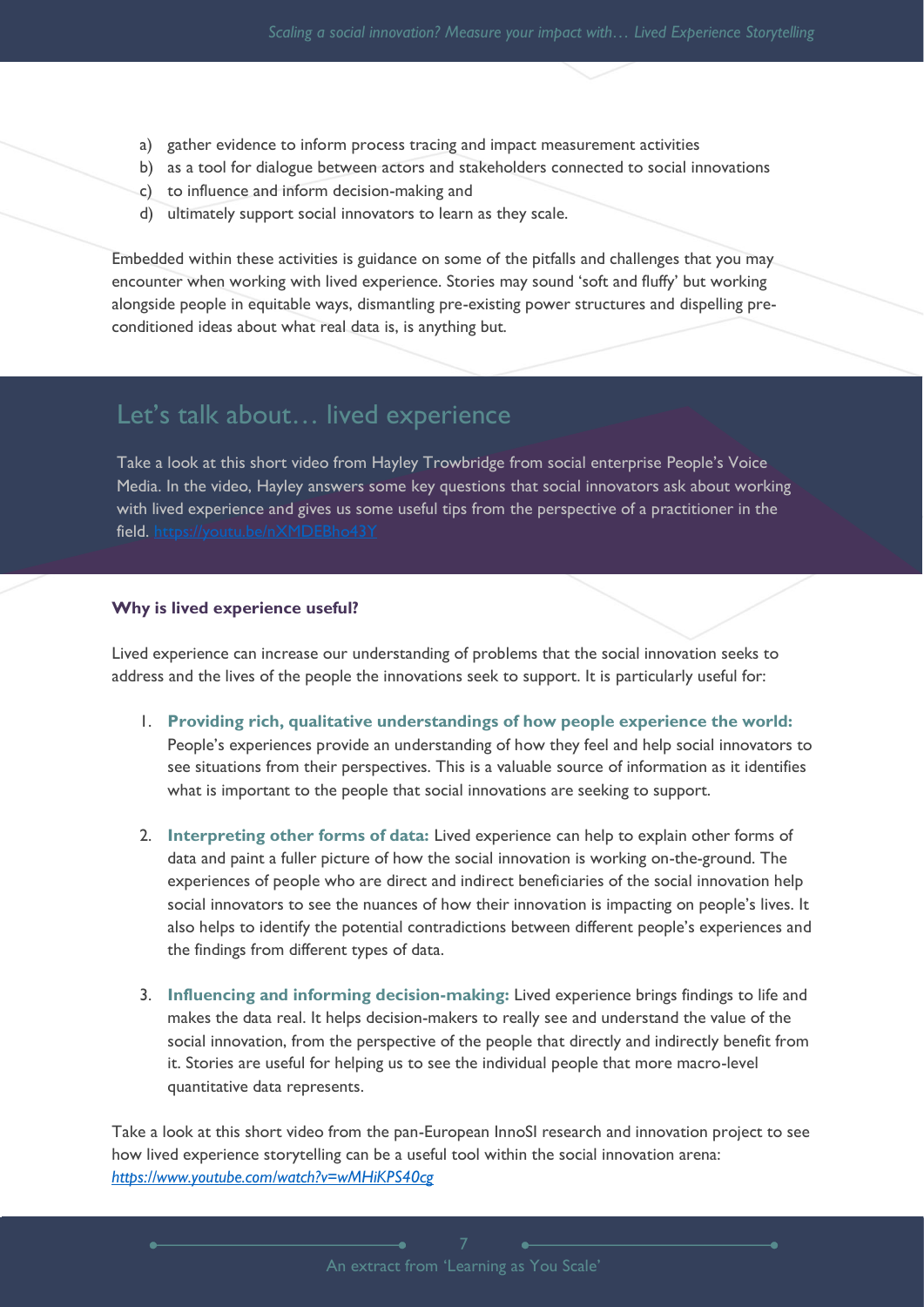#### **Find out more: Co-production as a value-led practice**

Lived experience is a fundamental part of co-production. Without the active involvement of people who access services and innovations, you cannot really claim to be 'co-producing'. But what is coproduction? Co-production is probably best thought about as a value-led practice rather than a process. What this means is that co-production is not a set of activities to be delivered in an structured sequence, but instead is a way of working, being and doing things that is governed and underpinned by a fundamental commitment to co-produce with those for whom the innovation is intended to benefit.

To delve a bit further into this, you may find this blog post interesting: <https://cosie.turkuamk.fi/general/co-creation-as-a-value-led-practice/>

or look at the work of the Co-Production Collective to see how their core values underpin their activities: [https://www.coproductioncollective.co.uk/what-is-co-production/our-approach.](https://www.coproductioncollective.co.uk/what-is-co-production/our-approach)

### Find out more: Using stories to measure impact

Since 2017, Arts at the Old Fire Station has been using the storytelling methodology to evaluate the impact of its work. Based on their experiences, they have produced a guide with useful tips and techniques about how stories can be used to demonstrate the outcomes of social innovations.

You can download the guide here: [https://oldfirestation.org.uk/project/storytelling-evaluation](https://oldfirestation.org.uk/project/storytelling-evaluation-methodology/)[methodology/](https://oldfirestation.org.uk/project/storytelling-evaluation-methodology/)

#### **How to… work with lived experience**

There are many ways that social innovators can incorporate lived experience into their scaling and learning processes. The activity outlined below and supporting resources will help you to think through how you can do this in a way that is relevant to the context of the social innovation.

Activity 1 is core to this application, as it supports social innovators to develop a responsible practice for how they will work with lived experience. This activity can also be helpful for you to work out how to involve people with lived experience of the social innovation, or the issue the innovation is addressing, in your overall learning process and Community of Practice detailed in Section 2.

Activities 2 - 5 are different ways you may choose to work with lived experience and can be used independently of each other, or in any combination. Activity 2 focuses on how to gather lived experience stories. Activity 3 focuses on how to analyse lived experience stories in a systematic manner. Activity 4 focuses on creating a learning dialogue around lived experience stories that can help with determining changes to implementation of a scaling social innovation.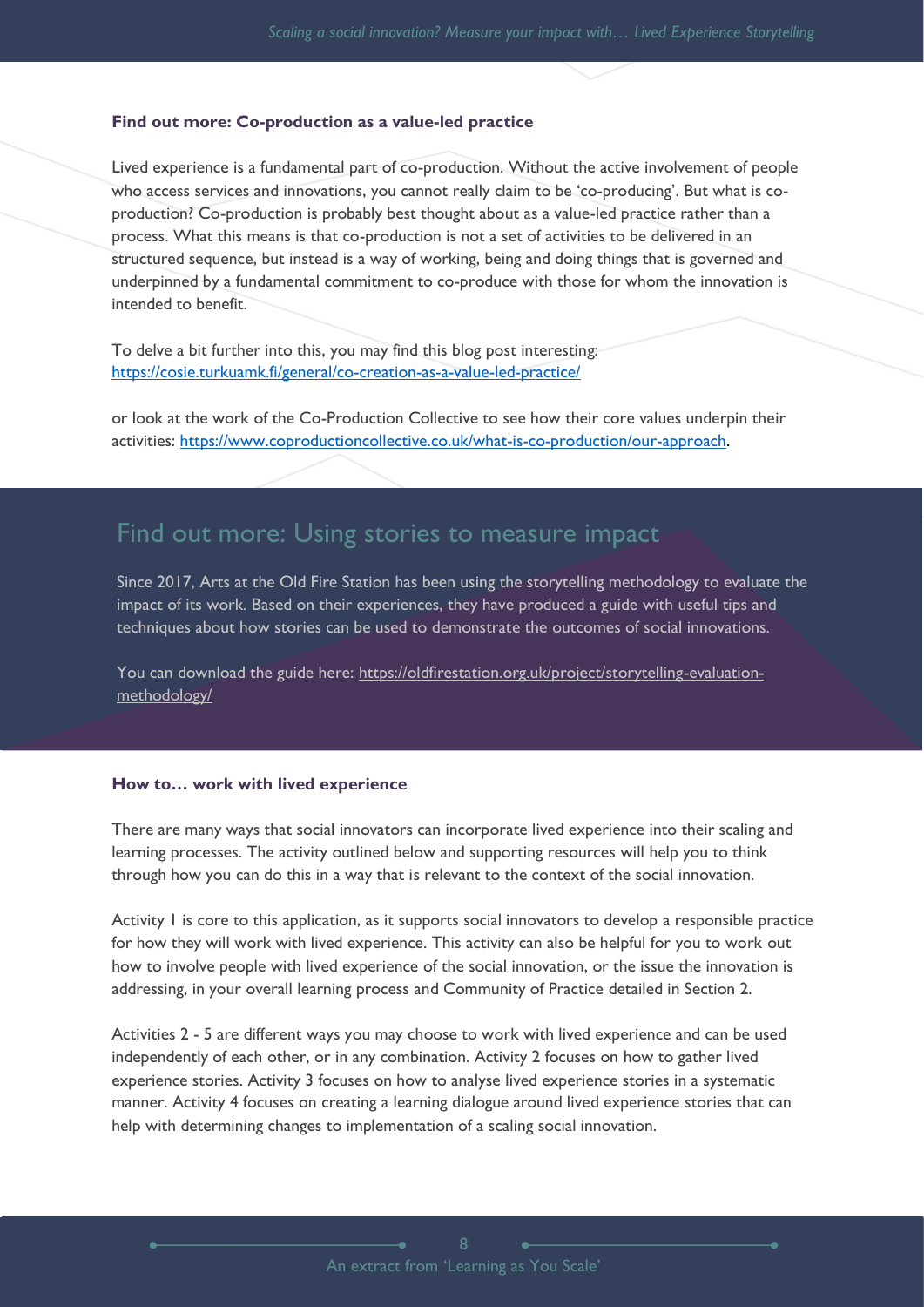These activities are largely based on People's Voice Media's Community Reporting methodology. Originating in 2007, Community Reporting has been developed across Europe as a mixed methodological approach for enhancing citizen participation in research, policy-making, service development, and decision-making processes. You can find out more about this approach at [https://peoplesvoicemedia.co.uk](https://peoplesvoicemedia.co.uk/)

### Top Tips

- 1. **Be clear about why, where and how you are going to use lived experience:** Having clarity around the purpose for incorporating lived experience into your learning strategy will help you to know how to use this type of knowledge. This will help you to avoid using lived experience in a tokenistic way and it becoming a 'tick box' exercise.
- 2. **Think carefully about the ethics of how you will work with people and their lived experience:** We would recommend thinking about the 'values' that will underpin this work that helps to guide your decision-making and approach in this arena.
- 3. **Stay curious:** Be open to learning from people's experience and be prepared to have your own understanding (or the findings from other forms of data) to be challenged. Understand that different people's perspectives can be contradictory - it is these nuances and complexities that make lived experience rich material for learning processes.

| Description            | This activity helps you to think through how you can involve people with lived<br>experience in your learning process /or seek their input into the scaling process.<br>Responsible practice asks us to think about the ethics and values of when we ask<br>people to contribute their lived experience to a process, the content of those lived<br>experience stories and how we can keep everyone safe (physically and emotionally)<br>when doing these types of activities.<br>Whilst this activity can be undertaken by a group of professionals working in the<br>innovation, we recommend that you also involve in people with lived experience so<br>that the outputs from it are co-produced. |
|------------------------|-------------------------------------------------------------------------------------------------------------------------------------------------------------------------------------------------------------------------------------------------------------------------------------------------------------------------------------------------------------------------------------------------------------------------------------------------------------------------------------------------------------------------------------------------------------------------------------------------------------------------------------------------------------------------------------------------------|
| Resource<br>Level      | Experience: Intermediate/Beginner<br>Time: 2 - 3 hours<br>Cost: Low                                                                                                                                                                                                                                                                                                                                                                                                                                                                                                                                                                                                                                   |
| <b>Materials</b>       | Flipchart paper, post-it notes, marker pens, pens                                                                                                                                                                                                                                                                                                                                                                                                                                                                                                                                                                                                                                                     |
| Step-by-<br>step guide | Step 1: Bring a group of people connected to the social innovation together for a<br>participatory workshop. This group should really involve people with lived                                                                                                                                                                                                                                                                                                                                                                                                                                                                                                                                       |

#### **Activity 1: Responsible practice**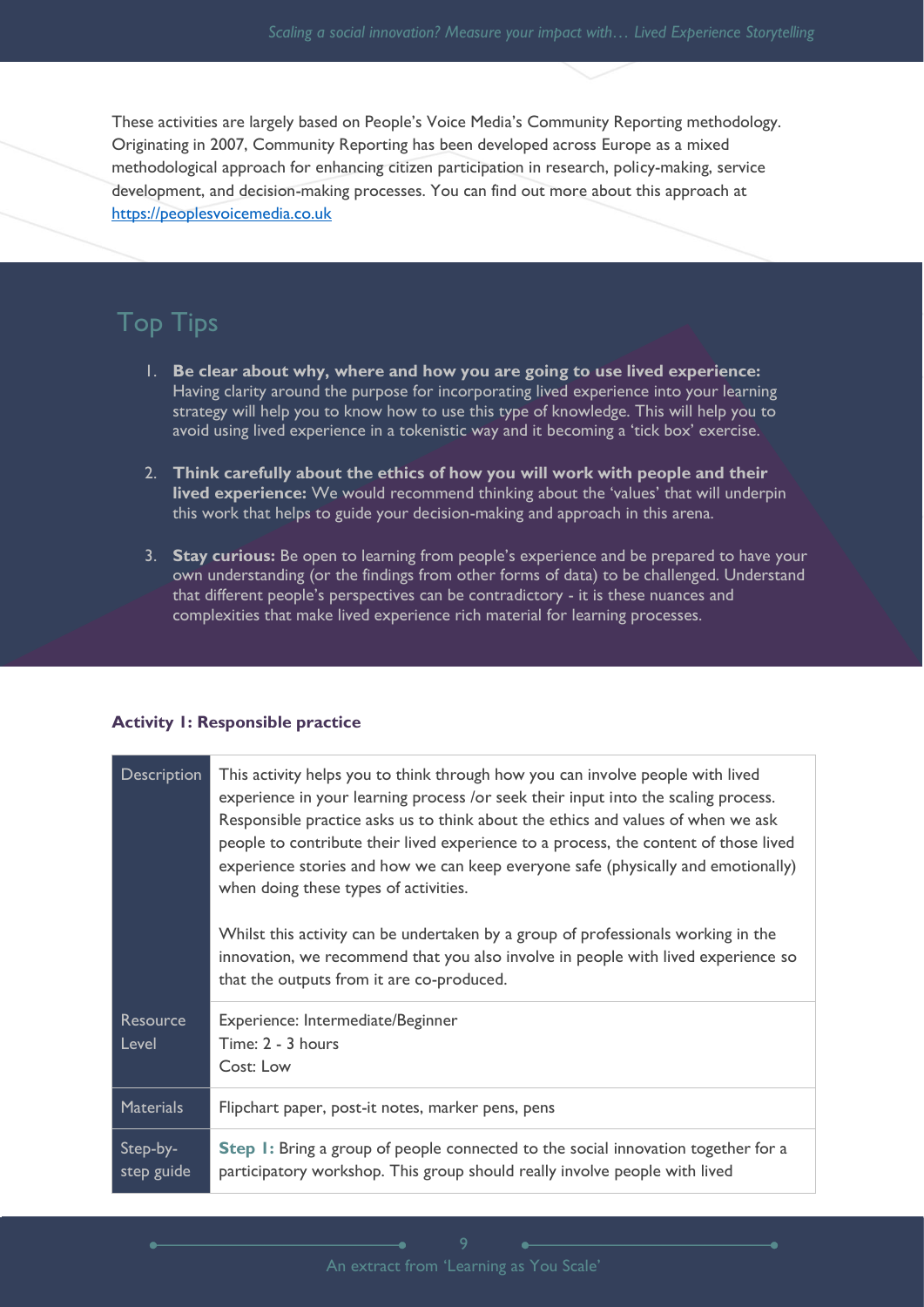experience of the social innovation, as well as frontline professionals and possibly management and any key external partners. We would recommend a group of between 6 - 12 people.

**Step 2:** Prepare four flipcharts that each have one of the following questions written onto them:

- a) The value of lived experience: Whose lived experiences do we want to hear and why? How are we planning to use these experiences in the social innovation/learning process?
- b) Ethics and consent: How should we treat people who share their lived experience with us? How would we want to be treated? What does informed consent look like?
- c) Content: Are there any topics and life experiences that we think people would not want to share? Where are our own boundaries when sharing our lived experience?
- d) Safety: How can you keep yourselves (and others) safe (physically and emotionally), when sharing our lived experience? How can we create welcoming and inclusive environments that provide a space for sharing lived experiences?

Put the flipcharts on the walls in four different locations around the room.

**Step 3:** Explain the questions on the flipcharts to the group and ensure that each everyone has post-it notes and a pen. Ask them to walk around the room in a carousel-like manner and add their ideas to the flipcharts via the post-it notes.

Alternatively, you could put the flipchart paper in the middle of a table and facilitate a discussion about each question, with one person writing down people's ideas on the flipchart paper.

**Step 4:** Review each question in turn and co-decide which ideas/suggestions are core to your responsible practice. You should document this in some way postactivity (for example, a written set of co-produced principles) and use these to govern how you work with lived experience in the social innovation.

#### **Adaptations:**

You may need to use more 'prompts' or 'visual aids' in the discussion parts of this activity if you are working with children and young people or people with learning disabilities. Flashcards or easy read statements with key concepts or examples on them would be useful.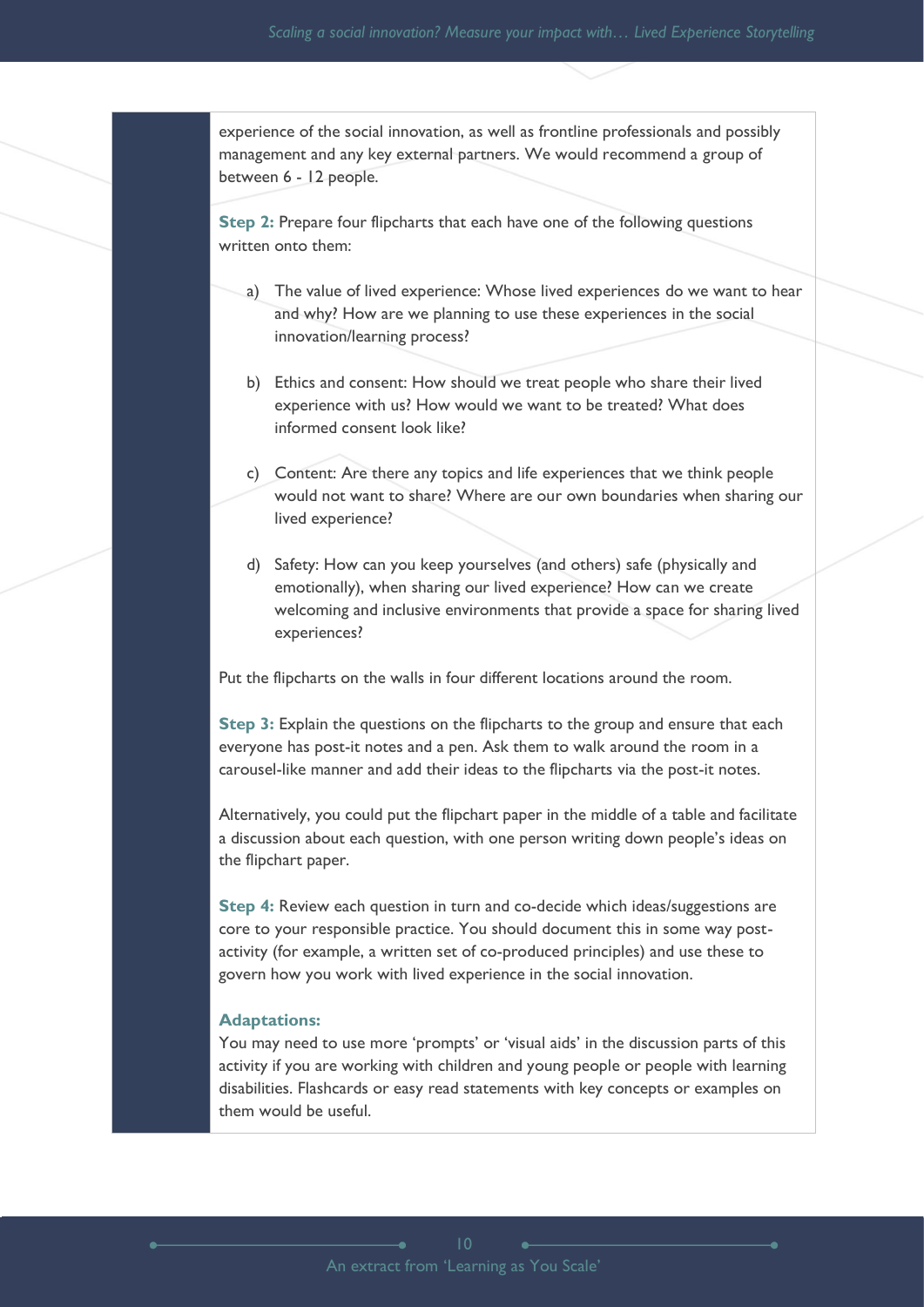#### Useful resources A free to use set of easy read images are available here: <https://www.learningdisabilityservice-leeds.nhs.uk/easy-on-the-i/>

Whilst we feel it is important for you to involve the people for whom the social innovation is seeking to support in the learning process, it should be done with thought and care. It could be that you want to undertake some reflection with the team connected to the social innovation about how you work with people with lived experience before you do this responsible practice activity. To support this reflection, we recommend using this short, animated co-creation training resource produced on the CoSIE project, that supports reflective practice in terms of how services can work ethically with beneficiaries: <https://www.youtube.com/watch?v=yqk0F7PZHGI&t=320s>

#### **Activity 2: Getting lived experience stories**

| Description            | This activity helps you to think about how you will 'gather' lived experience stories<br>during the scaling of the social innovation, and then practically implement it. We<br>have proposed that you deliver the gathering activities in group settings, as<br>participatory workshops, but you could adapt the ideas in this activity to be done on<br>a one-to-one basis.<br>You may decide to use different gathering methods at different stages, depending on<br>how you would like to use this experiential knowledge. |  |  |
|------------------------|-------------------------------------------------------------------------------------------------------------------------------------------------------------------------------------------------------------------------------------------------------------------------------------------------------------------------------------------------------------------------------------------------------------------------------------------------------------------------------------------------------------------------------|--|--|
| Resource<br>Level      | Experience: Intermediate<br>Time: 2 - 3 hours<br>Cost: Medium / Low (depending on if you plan to digitally record the stories)                                                                                                                                                                                                                                                                                                                                                                                                |  |  |
| <b>Materials</b>       | Flipchart paper and post-it notes, pens and marker pens, consent forms (if<br>applicable), recording devices (if applicable).                                                                                                                                                                                                                                                                                                                                                                                                 |  |  |
| Step-by-<br>step guide | Step 1: First, you must be clear on how you are going to work with lived<br>experience stories within your social innovation. Activity I helps you to do this. This<br>thinking will help you to navigate the following questions before delivering the<br>workshop activity outlined in the next steps:<br>Who are the participants/attendees and how can we make the workshop<br>inclusive, accessible and welcoming to them?<br>How do we intend to use the lived experiences shared in the workshop in<br>$\bullet$       |  |  |
|                        | the social innovation? If you intend to systematically analyse them and use<br>them as a form for 'data' (see Activity 3) or want to share them with others<br>(see Activity 4) then you need to record them in some way.                                                                                                                                                                                                                                                                                                     |  |  |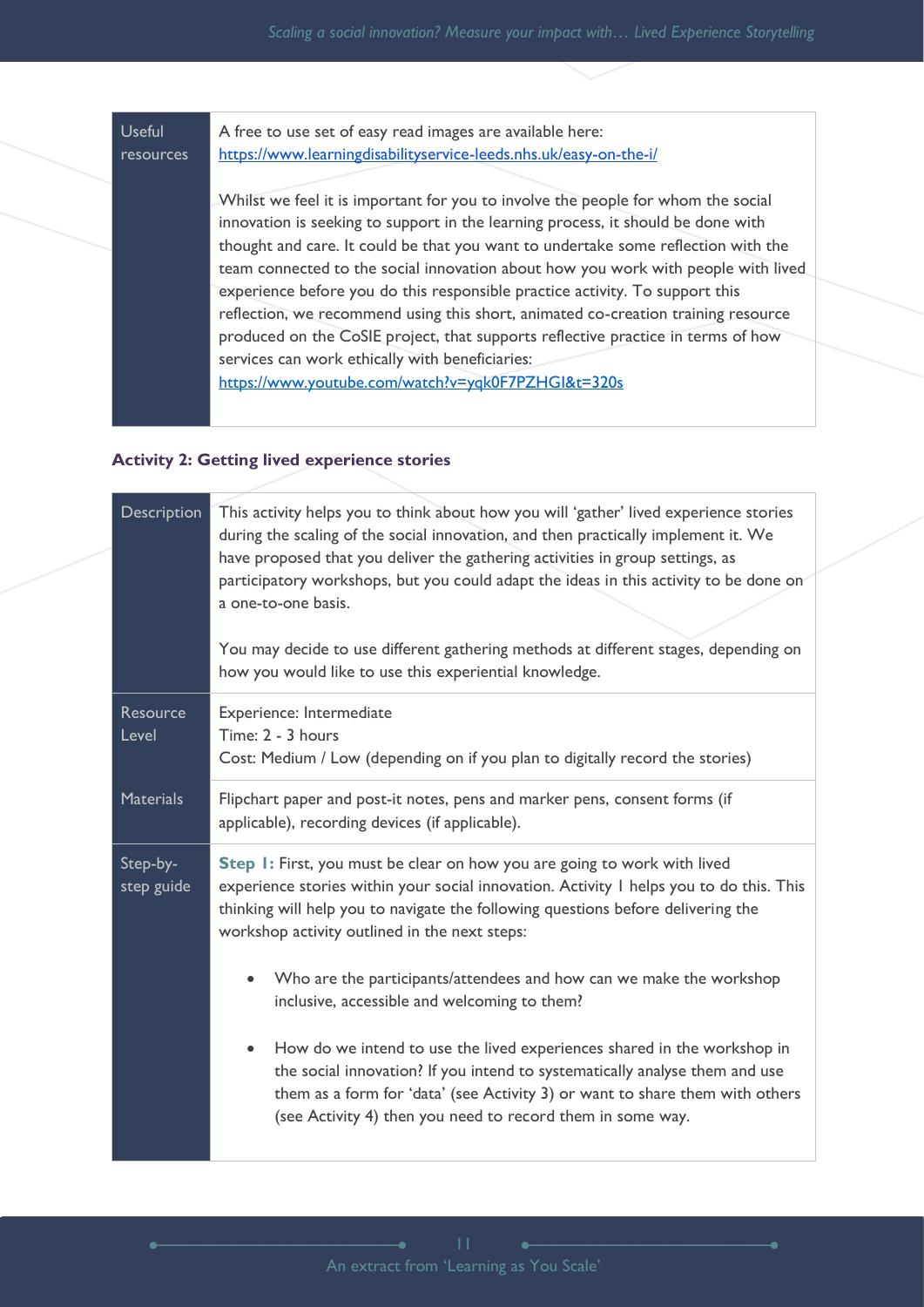Logistics: What venue will we use to deliver the activity in? Have we prepared our resources and equipment? What expenses/payment/reimbursement/thank you gifts have we agreed? Who has the necessary skills to facilitate the workshop?

Use these answers to set-up the workshop and recruit participants.

**Step 2:** Use the Storytelling workshop plan to deliver the workshop. The Storytelling techniques resource will help you determine which storytelling approach is most suitable.

#### **Adaptation:**

Some groups may find this approach to storytelling (i.e., removing the structure and agenda) a bit more difficult than others. Therefore, we recommend using the Story mindmap resource to help people to think through the experience they want to share and to act as a prompt during the storytelling. This could be useful for working with groups for whom cognition and focus might be challenging.

You may want to adapt the prompting questions to suit the context of the storytelling, but we would recommend keeping the categories listed. For people with learning disabilities, the facilitator may be best to make notes on the mindmap for the person who is sharing their experience, or alternatively ask them to draw out their answers and explain what they are drawing to you.

Useful resources Storytelling workshop plan Storytelling techniques Story mindmap

Alternatively, you may find storytelling approaches outlined in the "Our Voices" Digital Curator toolkit useful: [http://our-voices.eu/wp](http://our-voices.eu/wp-content/uploads/2018/07/DigitalCuratorToolkitFinal.pdf)[content/uploads/2018/07/DigitalCuratorToolkitFinal.pdf](http://our-voices.eu/wp-content/uploads/2018/07/DigitalCuratorToolkitFinal.pdf) Translated resources in German, Swedish, Italian, Spanish and Polish can be found here: [http://our](http://our-voices.eu/resources/)[voices.eu/resources/](http://our-voices.eu/resources/)

#### **Activity 3: Analysing lived experience stories**

Description This activity helps you to work with lived experience stories as a form of data and analyse them with a methodology rooted in traditional notions of discourse analysis and grounded theory. If you would like to find out more about these methods, take a look at the work of Brown and Yule (1983), Glaser and Strauss (1967) and Tummers and Karsten (2012).

The methodology is split into two phases: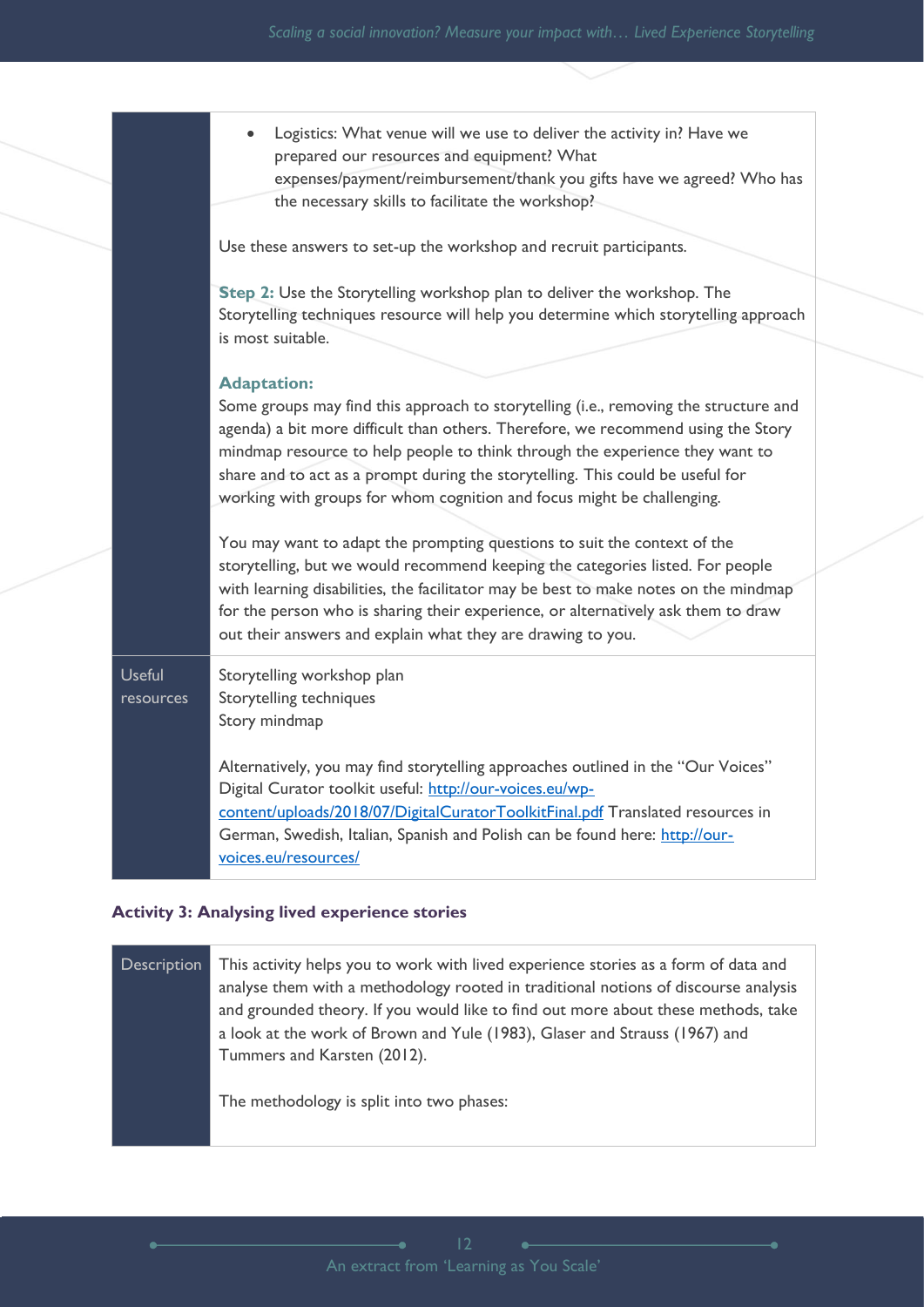|                        | Phase I - Vertical analysis: The person/people conducting the analysis<br>reviews every individual story and identifies the topics, content and<br>contextual elements within it.<br>Phase 2 - Horizontal analysis: Once each story has been analysed, the<br>person/people conducting the analysis looks across them for trends and<br>anomalies.                                                                                                                                                                                                                                                                                                                                                                                                                                                                                                                                                                 |
|------------------------|--------------------------------------------------------------------------------------------------------------------------------------------------------------------------------------------------------------------------------------------------------------------------------------------------------------------------------------------------------------------------------------------------------------------------------------------------------------------------------------------------------------------------------------------------------------------------------------------------------------------------------------------------------------------------------------------------------------------------------------------------------------------------------------------------------------------------------------------------------------------------------------------------------------------|
|                        | This process results in the identification of a key set of trends and anomalies from a                                                                                                                                                                                                                                                                                                                                                                                                                                                                                                                                                                                                                                                                                                                                                                                                                             |
|                        | collection of stories that can synthesised into a collective set of insights, without<br>losing the individual voices in the stories. The bringing together of different stories<br>to form a collective insight is generally informed by Pierre Lévy's (1997) concept of<br>"collective intelligence" that presents the argument that the sum of multiple people's<br>knowledge is always greater than an individual's own knowledge.                                                                                                                                                                                                                                                                                                                                                                                                                                                                             |
|                        | This activity can be done by individuals or in teams/groups.                                                                                                                                                                                                                                                                                                                                                                                                                                                                                                                                                                                                                                                                                                                                                                                                                                                       |
| Resource<br>Level      | Experience: Intermediate<br>Time: Determined by the number of stories you are analysing<br>Cost: Medium / Low (the largest cost is people's time to conduct the analysis)                                                                                                                                                                                                                                                                                                                                                                                                                                                                                                                                                                                                                                                                                                                                          |
| <b>Materials</b>       | A set of recorded lived experience stories (8+), pens<br>Story review sheet template<br>Story review sheet worked example<br>Identifying trends and anomalies worksheet                                                                                                                                                                                                                                                                                                                                                                                                                                                                                                                                                                                                                                                                                                                                            |
| Step-by-<br>step guide | Step I: Listen to or watch one of your lived experience stories. Use the Story<br>review sheet template to write a summary of the story and identify key sections in<br>it. We recommend that you listen to or watch the story once and make notes on a<br>separate piece of paper, then listen to or watch it again to see if you missed anything<br>before writing the summary. Try to be descriptive in the summary and do not<br>include your own analysis or judgment of the story. You may want to listen to or<br>watch the story for a third time once you have written your summary to identify the<br>key quotes and check the summary is accurate. We find writing the summary in<br>chronological order works best. Using the phrases/words/expressions that the<br>storyteller uses helps to keep it accurate. You might find the Story review sheet<br>worked example useful as a rough style guide. |
|                        | Step 2: Repeat Step I with each lived experience story you have collected.                                                                                                                                                                                                                                                                                                                                                                                                                                                                                                                                                                                                                                                                                                                                                                                                                                         |
|                        | Step 3: It is now time to look at the topics, content and context points in your<br>story. This is the part that is rooted in traditional notions of discourse analysis. The<br>Identifying trends and anomalies worksheet will be useful here. Look back at each<br>review sheet in turn and identify the following from each story:                                                                                                                                                                                                                                                                                                                                                                                                                                                                                                                                                                              |
|                        | Topics (The What): This stage is concerned with identifying the subject<br>matter(s) in a story. This primary analysis phase is based on a basic textual                                                                                                                                                                                                                                                                                                                                                                                                                                                                                                                                                                                                                                                                                                                                                           |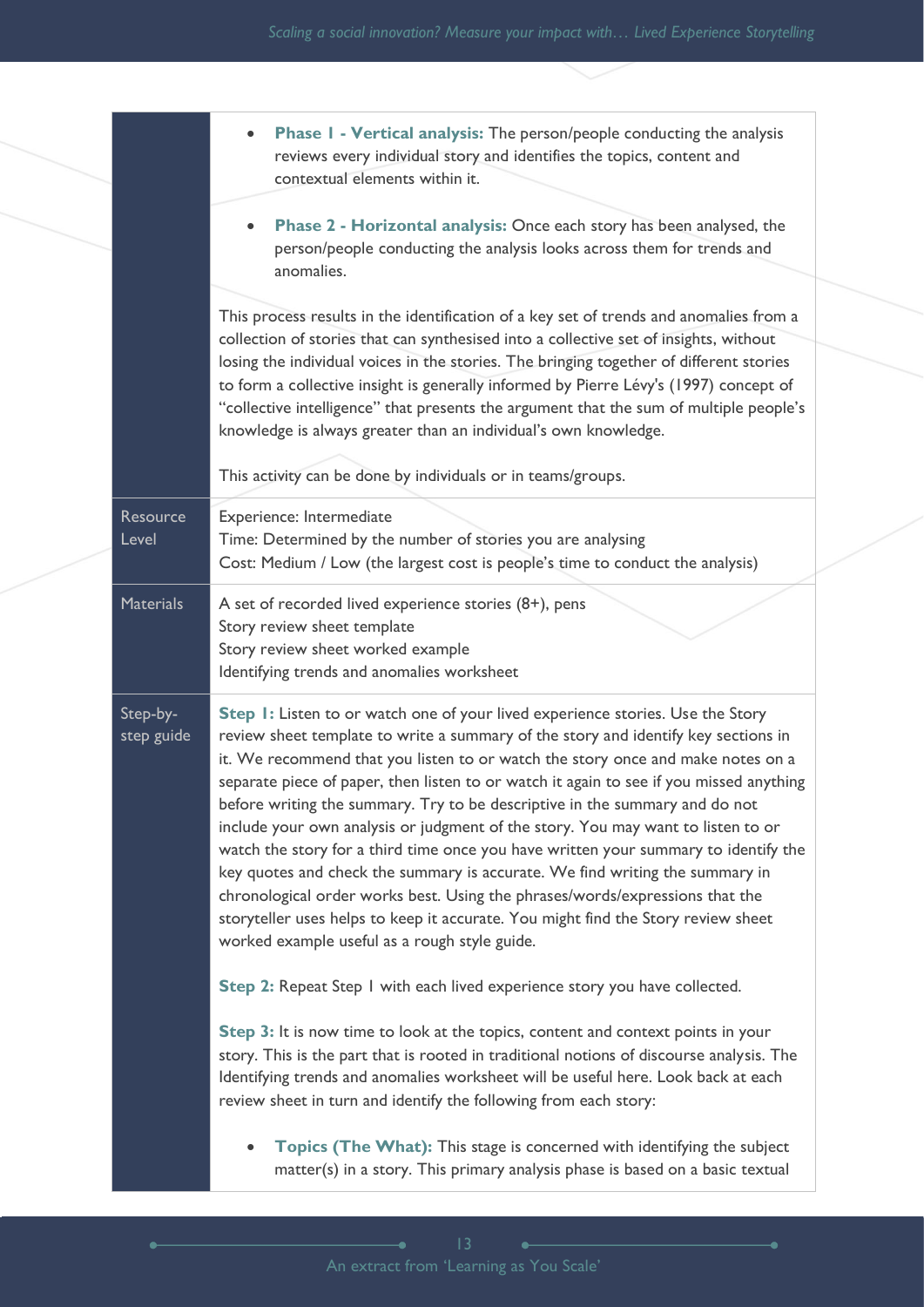analysis. Here you need to identify WHAT the person talks about in their story.

- **Content (The How):** This stage is concerned with outlining the way in which the subject matters are being described. This secondary analysis phase - the compositional level - is focused on explaining how the subject matters identified are spoken about to create meaning. This asks you to think about key emotions expressed, tone of voice, expressions on people's faces, and the relationships between the subject matters. It uses a more interpretative approach to situate the subject matters within the perspective they were told through looking at them in more detail.
- **Context (The Why):** This stage of analysis is concerned with explaining the wider context in which story is being told. This final analysis phase relates the trends to the wider circumstances that surround the story and places them within the environments in which they were told. This is the most interpretative level and some of this contextual knowledge may come from the story itself, but some of it you may know via other means. In your notes you should be clear which contextual knowledge you have taken directly from the story and which you know via other means.

**Step 4:** When you have done the above for each individual story, read through your notes and identify the following:

- Trends: The similarities you notice across the different experiences.
- Anomalies: The differences you notice across the various experiences.

List these in the space provided on the worksheet.

**Step 5:** Look at the trends and anomalies you have identified and think about the 'insights' or 'learning' that are emerging from it - this part is rooted in grounded theory. To help you do this, you may want to consider the following:

- What do we learn about the social innovation from the experiences?
- What do we learn about the lives of people that may be relevant to the social innovation from the experiences?
- How may we explain/understand the difference and similarities in experiences?

**Step 6:** You are now ready to think about how you will use this learning within or outside the social innovation. Section 4 contains more concrete ideas about how you can do this based on the people you are trying to connect the learning to. For example, some short extracts from the stories with some key learning points identified could win the hearts and minds of frontline practitioners, whereas an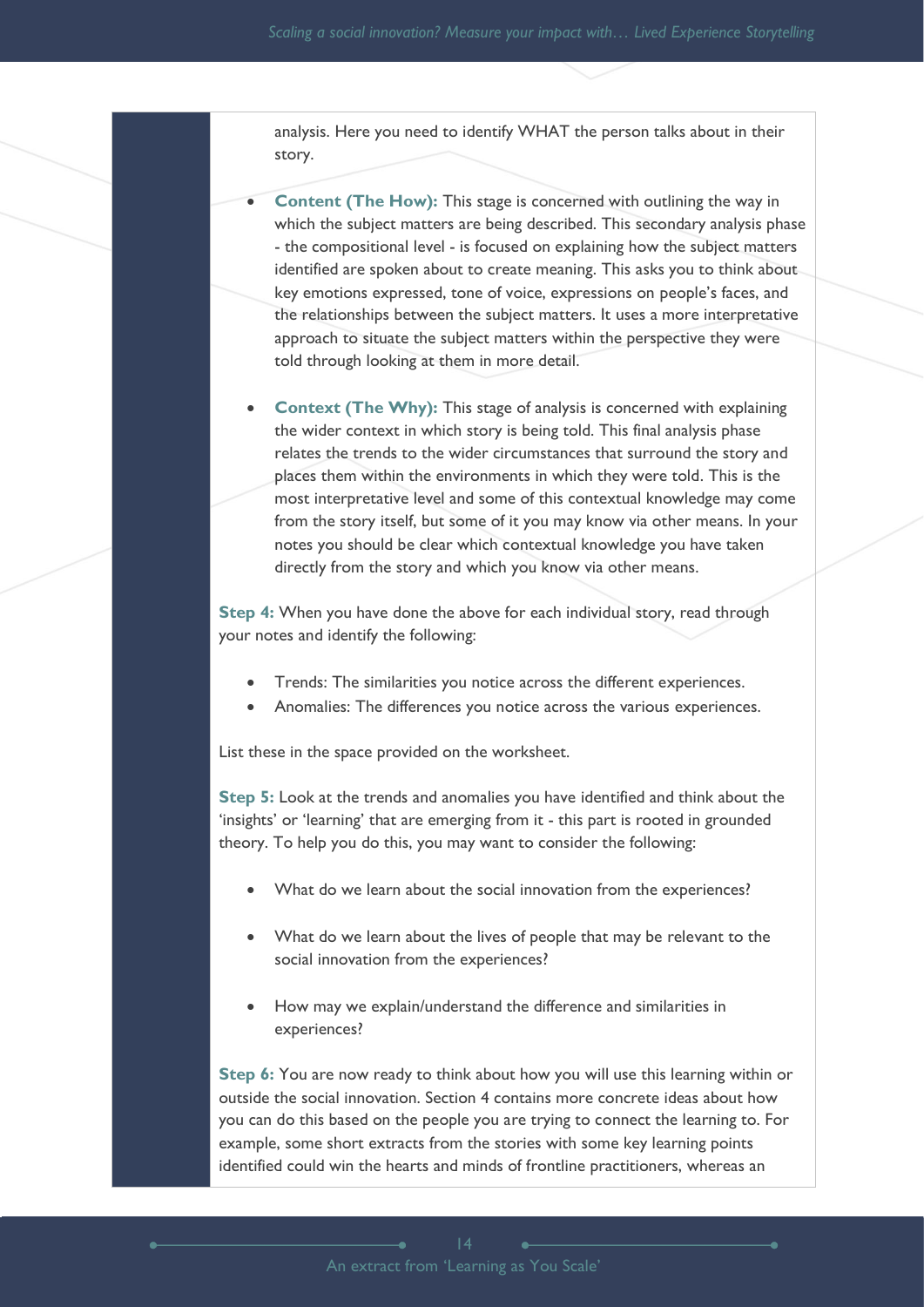|                                                           |                       | insight briefing with concrete recommendations could be useful for strategic<br>management. Whichever way you choose to share the learning, we recommend you<br>use as much of the people's words and voice as possible. Although it may be<br>tempting to translate what people have said into 'system speak', we find that this<br>loses the impact of people's experiences. Instead, try to use people's own phrasings<br>as much as possible and subtly connect them to relevant concepts, policies or<br>initiatives in the system.                                                                                                                   |
|-----------------------------------------------------------|-----------------------|------------------------------------------------------------------------------------------------------------------------------------------------------------------------------------------------------------------------------------------------------------------------------------------------------------------------------------------------------------------------------------------------------------------------------------------------------------------------------------------------------------------------------------------------------------------------------------------------------------------------------------------------------------|
|                                                           |                       | This methodology is largely based on the Community Reporting approach to story<br>curation. You may find this short animation that explains more about this way of<br>analysing stories useful to watch before you begin your analysis:<br>https://peoplesvoicemedia.co.uk/approach/curating/                                                                                                                                                                                                                                                                                                                                                              |
| <b>Useful</b><br>Story review sheet template<br>resources |                       | Story review sheet worked example<br>Identifying trends and anomalies worksheet                                                                                                                                                                                                                                                                                                                                                                                                                                                                                                                                                                            |
|                                                           | Case study<br>example | An evaluation into the impact of creative activities on mental health and wellbeing<br>was funded by The Health Foundation and delivered by Creative Minds in<br>partnership with the University of Huddersfield and People's Voice Media. The<br>evaluation saw over 40 participants and staff being trained to become Community<br>Reporters. They used digital tools including film and audio to capture authentic<br>stories about their own lived mental health experience. In total, over 100 stories<br>were gathered and these were analysed via a similar methodology outlined in this<br>activity and were used to produce an evaluation report. |
|                                                           |                       | Read more about this project here:<br>https://www.southwestyorkshire.nhs.uk/creative-minds-news/evaluating-soft-and-<br>fluffy-creative-activities-delivered-by-creative-minds/                                                                                                                                                                                                                                                                                                                                                                                                                                                                            |

### **Activity 4: Creating a learning dialogue from stories**

| Description            | This short activity uses 'story dialogue' and is designed to be embedded into larger<br>workshops and events, team meetings, focus groups. It's a way of working with lived<br>experience in a practical way as part of learning, development and reflection<br>processes. This approach has been adapted from the work of Labonte and Feather<br>(1996) and is designed to promote empathy and connection. |
|------------------------|-------------------------------------------------------------------------------------------------------------------------------------------------------------------------------------------------------------------------------------------------------------------------------------------------------------------------------------------------------------------------------------------------------------|
| Resource<br>Level      | Experience: Intermediate / Beginner<br>Time: 30 minutes - I hour<br>Cost: Low                                                                                                                                                                                                                                                                                                                               |
| <b>Materials</b>       | Lived experience story/stories (recorded as a photograph, audio or video), flipchart<br>paper, post-it notes, marker pens, pens                                                                                                                                                                                                                                                                             |
| Step-by-<br>step guide | Step 1: Explain what story dialogue is to the group. The text below will help:                                                                                                                                                                                                                                                                                                                              |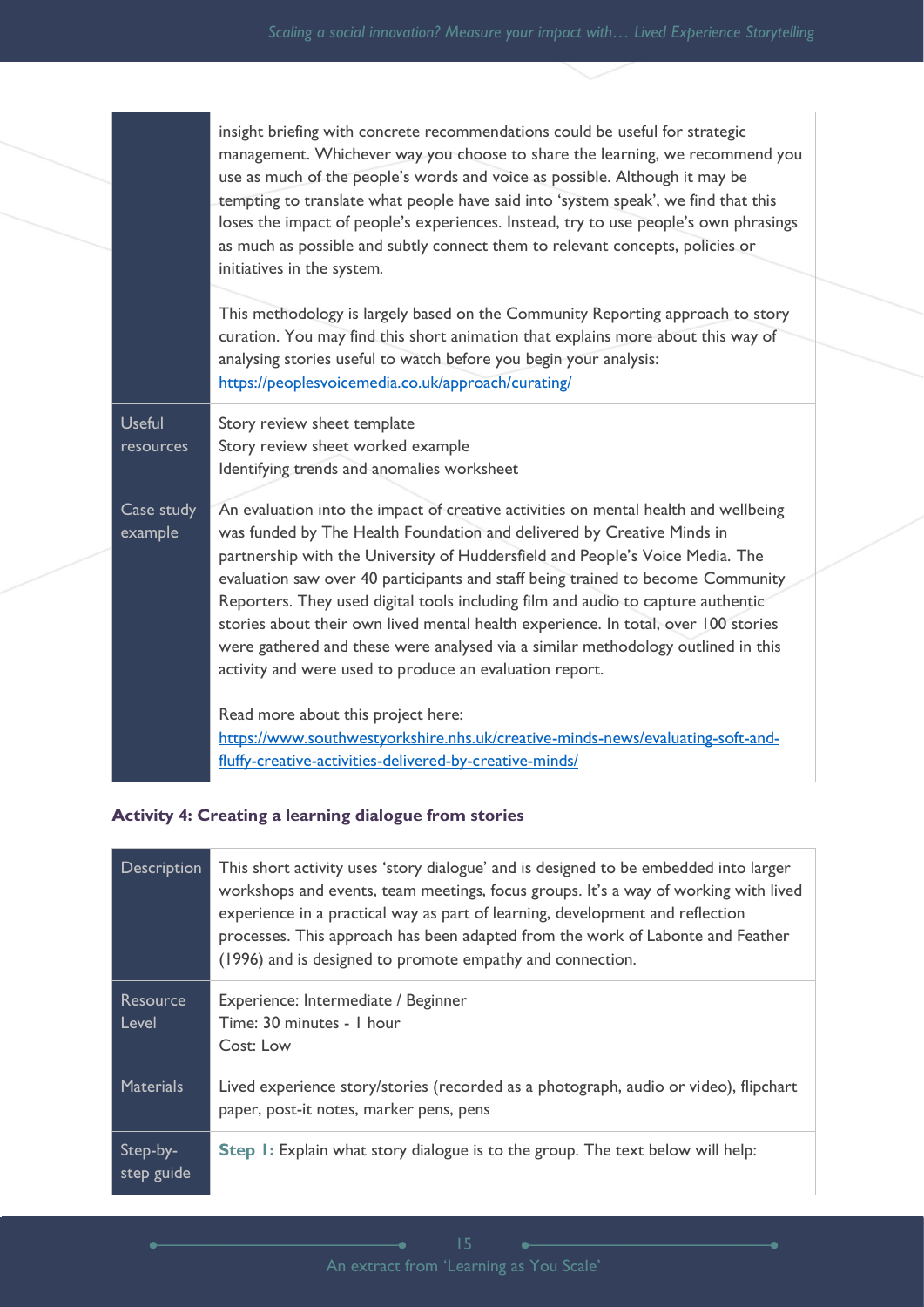*Story dialogue is a way of working with lived experience as a tool for learning and change in a practical way. It helps us to:*

- *Actively listen to people's experiences.*
- *Connect with them and connect them to our own experiences of the world.*
- *Think about what we have learned from the story and what future action it may provoke.*

**Step 2:** Screen a lived experience story and ask people to identify:

What are the key messages in the story?

Ask people to write them down on individual post-it notes and put them onto the group flipchart and facilitate a short group feedback.

**Step 3:** Ask people to reflect on how the story connects with their own experiences and emotions:

How does the story resonate (or not) with our own experiences?

Ask people to write down their reflections on individual post-it notes and put them onto the group flipchart and facilitate a short group feedback.

**Step 4:** Ask people to think about one or more of the following questions:

- What is the key learning from the story for us/the social innovation?
- What changes/actions does the story prompt?

Ask people to write down their reflections on individual post-it notes and put them onto the group flipchart and facilitate a short group discussion.

**Step 5:** Discuss with participants what ideas for change are actionable immediately, in the medium term and in the long term. Prioritise, with the group, the actions and agree on next steps.

**Facilitator Notes:** Step 5 may be the most difficult if there is not consensus in the group. If this arises, you may want to ask everyone to state the one action that they think is key and why. List these actions on a piece of flipchart and then use an iterative voting method to whittle down the actions to the most important ones or a number that is manageable.

You could also extend this activity by looking at more than one lived experience story by repeating steps 2 - 4 a multitude of times before moving onto step 5.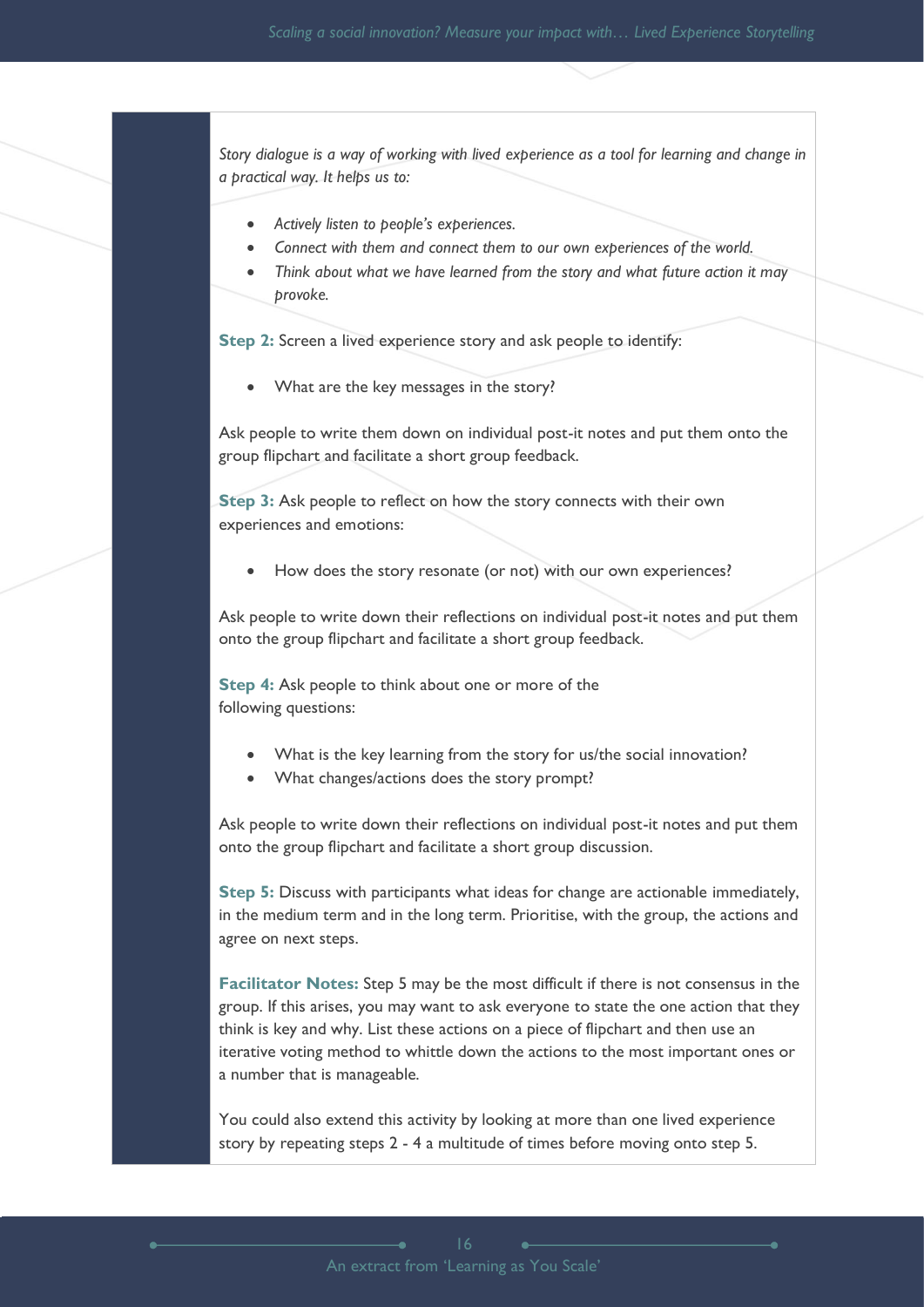### Lived experience in practice:

Lived experience helps us to understand social innovations from the perspectives of the people the innovations intend to support. Take a look at 'CoSIE project case study' here <https://cosie.turkuamk.fi/community-reporting/> to see how lived experience was used as a tool for co-creation, learning and evaluation in a range of public services across Europe.

This short video provides an overview of this work: [https://www.youtube.com/watch?v=2YGg-](https://www.youtube.com/watch?v=2YGg-OZpuww&t=226s)[OZpuww&t=226s](https://www.youtube.com/watch?v=2YGg-OZpuww&t=226s)

### 'Our Voices' Digiral Curator Toolkit

People's stories about their experiences provide useful insights into what is happening in their lives and communities. As part of the "Our Voices" project, a transnational partnership of organisations from the UK, Germany, Sweden, Spain, Italy and Poland worked together to better understand how lived experience can create positive change and impact within their communities.

If you are interested in gathering, curating and mobilising lived experience stories in a more general context, you will find the project's Digital Curator Toolkit useful. It contains a range of resources and practical guides for working with stories, some of which are adapted for different learning/access needs:

<http://our-voices.eu/wp-content/uploads/2018/07/DigitalCuratorToolkitFinal.pdf>

You can also find many of the resources from the toolkit translated into German, Spanish, Italian, Swedish and Polish on the project's resource bank: <http://our-voices.eu/resources/>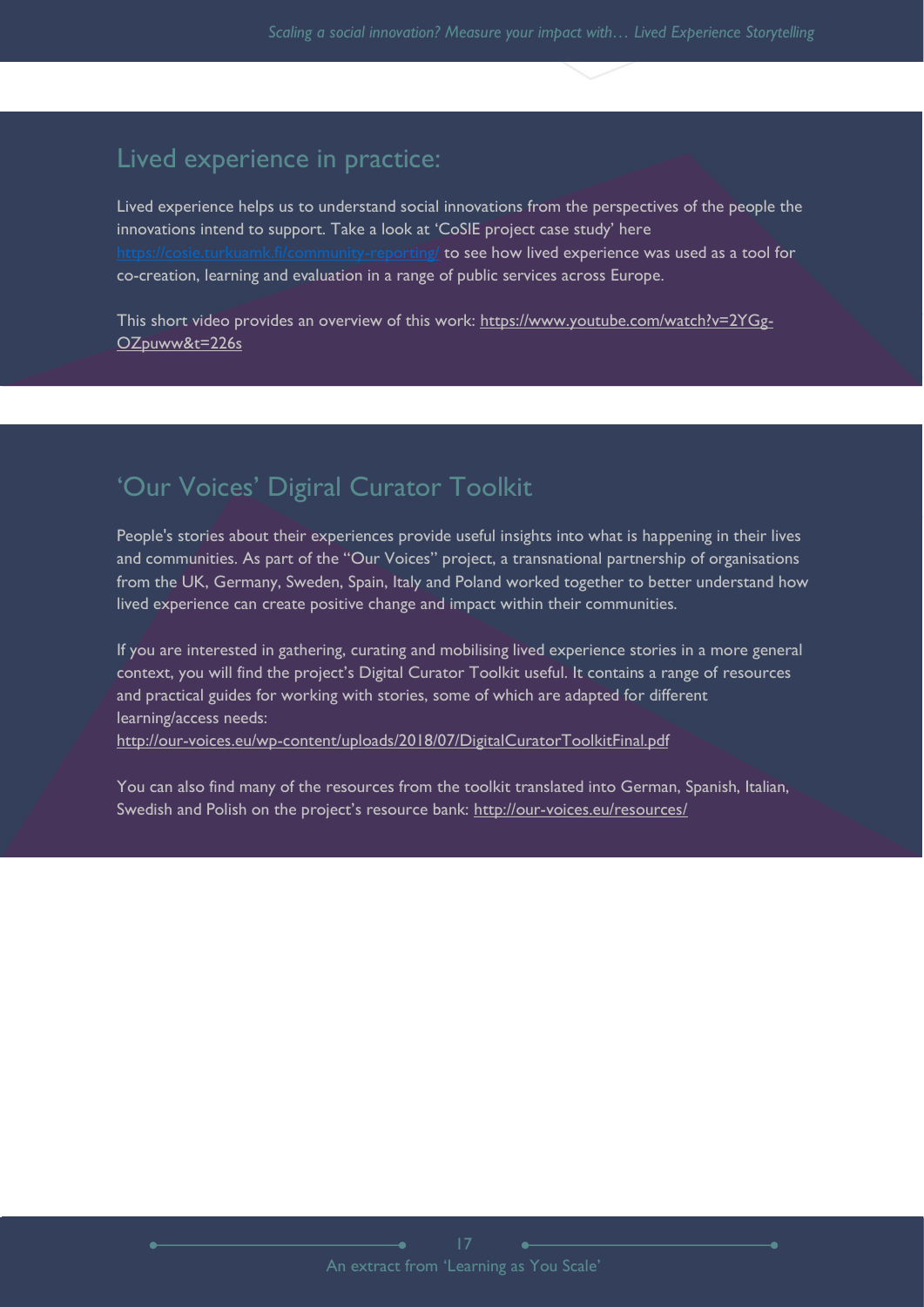## Storytelling Workshop Plan

| Aim:            | This short workshop is designed to support a group of people to share their stories<br>of lived experience about a particular topic.                                                                                                                                                                                                                                                                                                                                                                                                                                      |                                                                          |  |
|-----------------|---------------------------------------------------------------------------------------------------------------------------------------------------------------------------------------------------------------------------------------------------------------------------------------------------------------------------------------------------------------------------------------------------------------------------------------------------------------------------------------------------------------------------------------------------------------------------|--------------------------------------------------------------------------|--|
| Objectives:     | Reflect on progress made since previous sense-check.<br>Ι.<br>Review new data and identify the key learning from it.<br>2.<br>Determine core actions to take based on learning from data.<br>3.                                                                                                                                                                                                                                                                                                                                                                           |                                                                          |  |
| <b>Time</b>     | Activity                                                                                                                                                                                                                                                                                                                                                                                                                                                                                                                                                                  | <b>Resources</b>                                                         |  |
| $0 \text{ min}$ | <b>Introduction to the workshop</b><br>Facilitator to:<br>Welcome to the workshop (setting the<br>context) and short introductions.                                                                                                                                                                                                                                                                                                                                                                                                                                       | N/A                                                                      |  |
| 10 min          | <b>Icebreaker</b><br>Facilitator to:<br>Deliver a short icebreaker.<br>Example icebreaker:<br>$\bullet$<br>Give everyone a post-it note<br>$\bullet$<br>Ask them to quick draw something about their<br>lives/world/them on it. This could be something<br>about their family, work, hobbies/interests, how<br>they are feeling etc. Stress that it should be<br>something that they are comfortable with<br>sharing about themselves.<br>Ask each person to share what they have<br>drawn with a little explanation.<br>The facilitator should also participate in this. | Post-it notes<br>Pens                                                    |  |
| 30 min          | <b>Why lived experience matters</b><br>Facilitator to:<br>Explain why lived experience is important to<br>the social innovation and how it will be used.<br>Write the central topic/question you would like<br>to explore in the session and ask the group for<br>the different topics/experiences they can think<br>of that relate to it.<br>Write these ideas down on the flipchart.                                                                                                                                                                                    | Flipchart<br>Marker pens                                                 |  |
| 50 min          | <b>Storytelling activity</b><br>Facilitator to:<br>Select one of the activities from the Storytelling<br>techniques resources.                                                                                                                                                                                                                                                                                                                                                                                                                                            | Consent forms (if<br>applicable)<br>Recording devices (if<br>applicable) |  |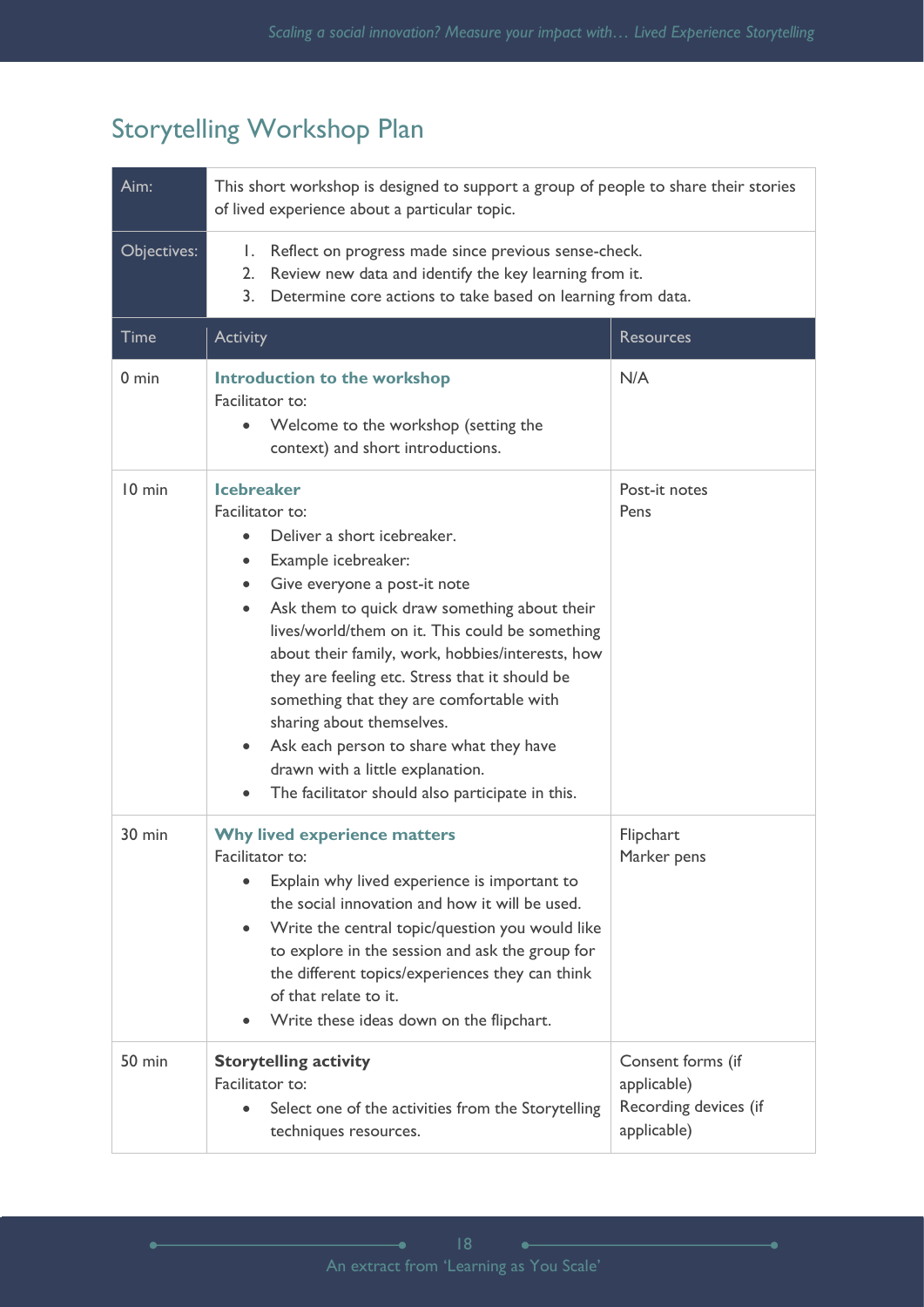|                  | Support participants to share their lived<br>experience stories using that method.                                                                                                                                                                                                                                                                                                                                                                                                                                                                                                                                                                                                                                                                                                                                                                                                                                                                  |                                   |
|------------------|-----------------------------------------------------------------------------------------------------------------------------------------------------------------------------------------------------------------------------------------------------------------------------------------------------------------------------------------------------------------------------------------------------------------------------------------------------------------------------------------------------------------------------------------------------------------------------------------------------------------------------------------------------------------------------------------------------------------------------------------------------------------------------------------------------------------------------------------------------------------------------------------------------------------------------------------------------|-----------------------------------|
| I hour 20<br>min | What did we learn from each other?<br>Facilitator to:<br>Ask people to look at or think about the<br>stories they have heard from each other and<br>identify the key points in the stories on<br>individual post-it notes.<br>Put some flipchart paper down on a table and<br>ask participants to put their post-it notes onto<br>it and begin to group them. This grouping could<br>be done by:<br>Groups that naturally emerge from the<br>key messages<br><b>SWOT</b> framework<br>Strengths: what are the positive<br>i.<br>elements of your experiences of the<br>social innovation?<br>ii. Weaknesses: what are the negative<br>elements of your experiences of the<br>social innovation?<br>Opportunities: what elements of your<br>iii.<br>stories relate to future opportunities<br>for the social innovation?<br>iv. Threat: what elements of your stories<br>identify things that might stop the<br>social innovation from working well? | Flipchart<br>Post-it note<br>Pens |
| 1 hour 50<br>min | <b>Summary</b><br>Facilitator to:<br>Thank people for their contributions<br>$\bullet$<br>Explain what will happen next - how the stories<br>$\bullet$<br>will be used, expenses etc.                                                                                                                                                                                                                                                                                                                                                                                                                                                                                                                                                                                                                                                                                                                                                               | N/A                               |
| 2 hours          | <b>End of sense-check session</b>                                                                                                                                                                                                                                                                                                                                                                                                                                                                                                                                                                                                                                                                                                                                                                                                                                                                                                                   |                                   |

**Note:** The workshop could be extended to include:

- more than one storytelling technique
- longer time on activities if needed by the participants
- a break.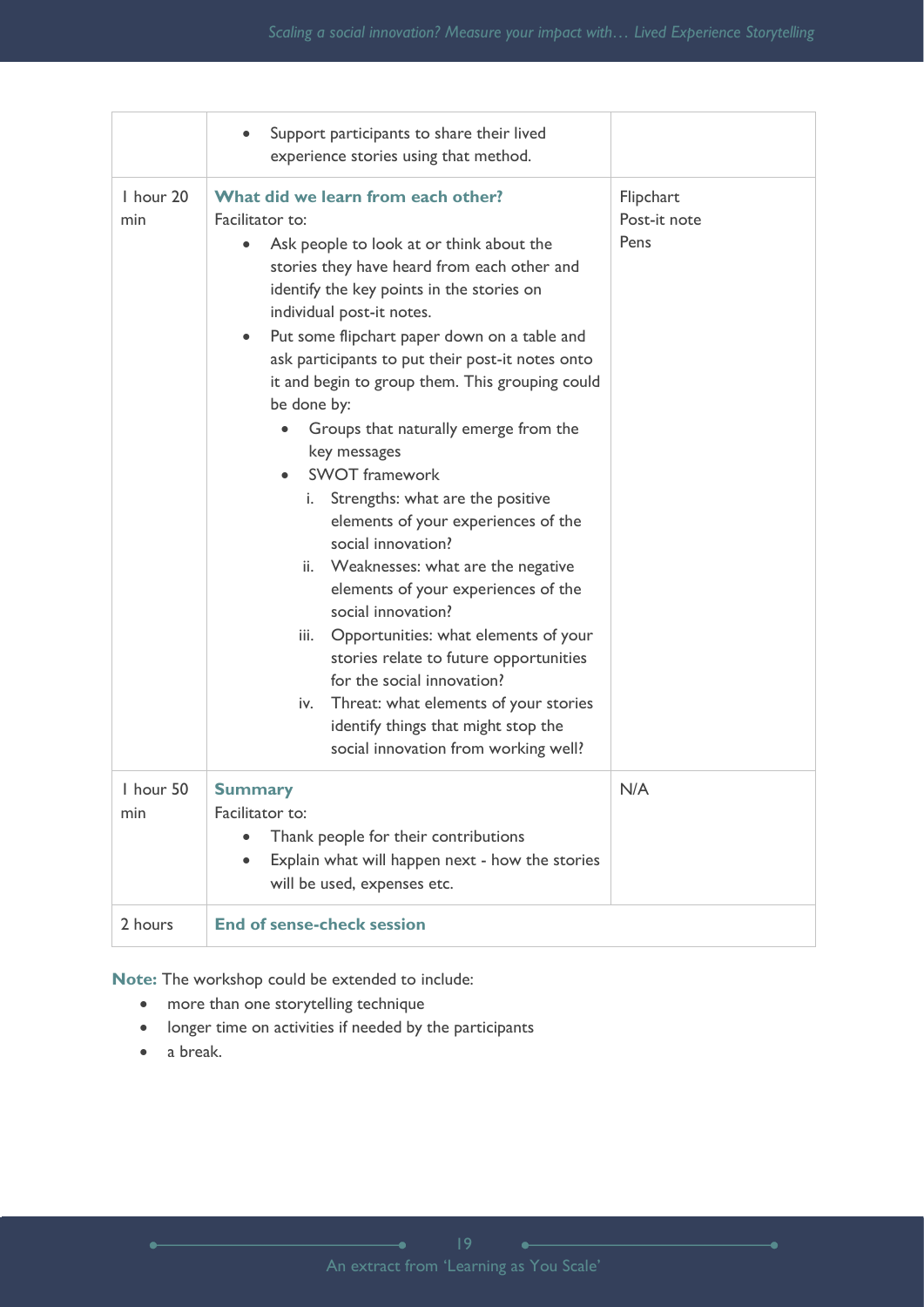### Storytelling techniques

All of the techniques below try to remove the 'agenda' of the social innovator or researcher as much as possible. Key to all the techniques is providing a space where people can share their experiences without them having to fit a specific mould or being framed by the wants and needs of the people and institutions wanting to work with their lived experience.

#### **Photo voice**

Photo voice is a well-known qualitative participatory research method predominantly used in community settings. It uses photography as a tool through which people can present their perspectives.

*How to deliver a simple photo voice activity*

- 1. Ask participants to reflect on their experiences of the social innovation and note down any key words or emotions that come to mind.
- 2. Then provide people with a camera or tablet and ask them to take a few photographs that represent their experience. You may want to give some examples and explore how people can take more 'metaphorical' or 'symbolic images' to share their thoughts and feelings. For example, on a piece of work that explores personalisation in probation services, participants were keen to express that 'one size doesn't fit all' and therefore took a photograph of different shoes that were varied in size.
- 3. Provide a space for the participants to share back their photographs with you and the group and explain the meanings behind them. You may want to (a) record these conversations or (b) ask them to use them to 'caption' the photographs - either digitally on a simple photo editing app (e.g. Pixlr) or on a post-it note.

If you decided to run a longer workshop, this activity is good as a starter activity before progressing onto one of the other techniques.

Take a look at this overview of the Hidden and Hunted project led by Ideas Alliance for examples of how photo voice can work in practice: https://ideas-alliance.org.uk/end-womens-homelessnessexhibition/

#### **Snapshot stories**

This a simple approach to 'insight' storytelling developed by People's Voice Media within their Community Reporting methodology. It is loosely based on the notion of 'vox pops' but with a focus on experience rather than perception.

These stories gather people's experiences in a quick way. They only have one question, and can also be a good introductory storytelling activity. To do them you should:

1. Ask an open question based on the topic you are exploring in the workshop. For example: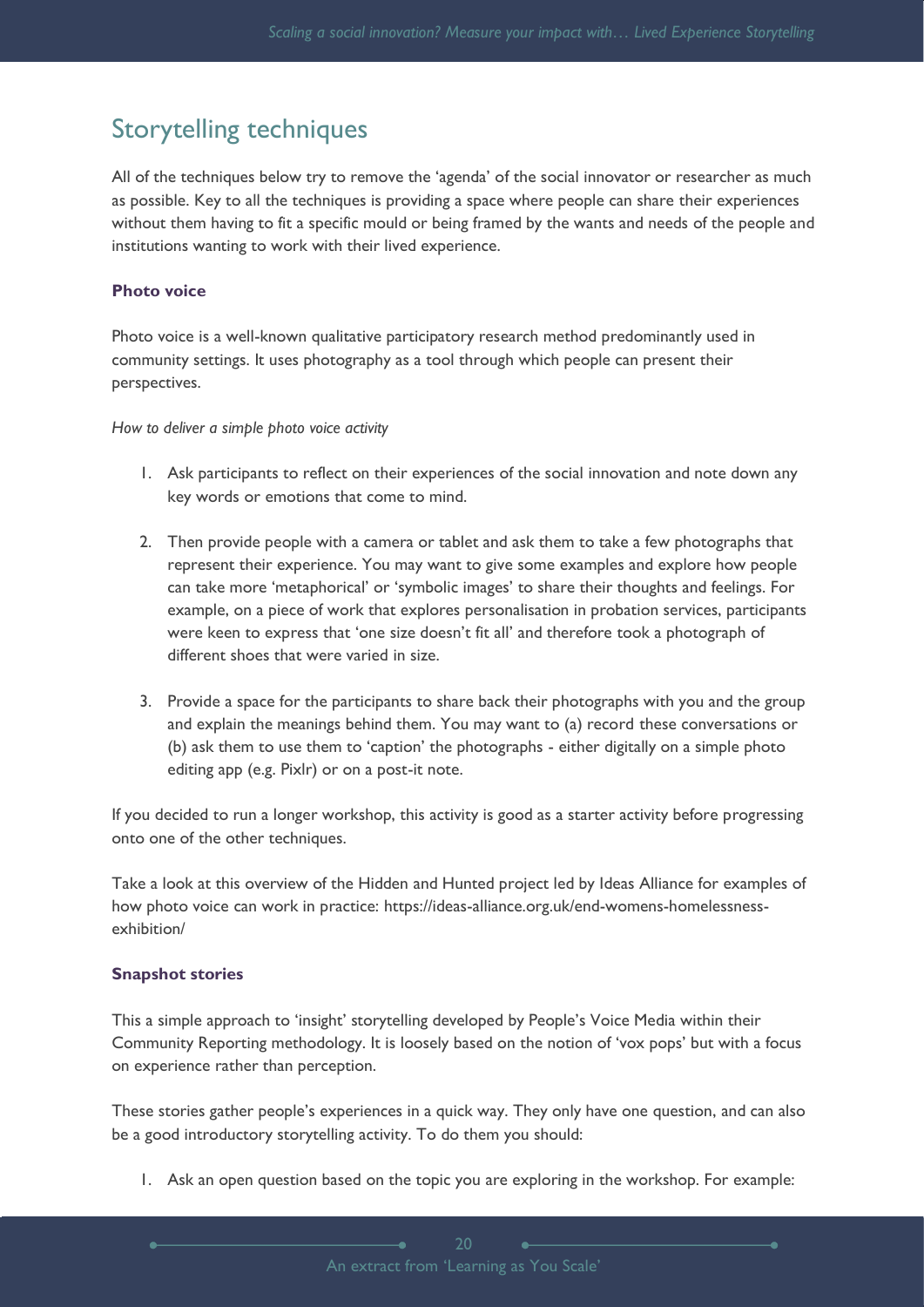- a) What has been your experience of <INSERT SOCIAL INNOVATION / SERVICE / PROJECT>
- b) What has been your experience of <INSERT ISSUE TOPIC>
- 2. Either:
	- a) Record the person's answer. This can either be as audio or video. When the person stops talking, stop the recording.
	- b) Sit down in a comfortable space, ask the question and simply listen to the person's response without interrupting or asking questions. Focus on really hearing what they are saying.

This activity works well when it's done peer-to-peer. Therefore, you should split the participants in the workshop into pairs and ask them to record or listen to one another's snapshot stories. Although there isn't a set length for these stories, then tend to be between 1 and 5 minutes.

#### **Dialogue interviews**

This more nuanced approach to 'insight' storytelling developed by People's Voice Media within their Community Reporting methodology. It is designed to enable the storyteller to set the agenda of the storytelling and has some links to Empathy Interviewing.

Dialogue interviews don't have a list of questions. Instead, they are like conversations between two people. The conversation should be directed by the storyteller so that they are determining the direction of the conversation and are only sharing the information and experiences that they choose to. The person asking the questions is helping to facilitate the question through actively listening and picking up on key things that the storyteller is sharing.

To do a dialogue interview, you should:

- 1. Ask an opening question (a conversation starter). This enables the storyteller to start to tell their story. This question shouldn't be too leading and should be quite broad and open (like the snapshot story question).
- 2. The person asking the questions may then ask any questions within this storytelling process that naturally occur to them based on what the storyteller says. They should actively listen to the storyteller and pick out key things they are saying to explore further. A simple way of doing this is by asking 'Could you tell me more about that?', 'What happened next?' or 'How did that feel?'.
- 3. When the conversation comes to a natural end, the interview ends.

Like snapshot stories, these interviews can be recorded as audio or video, or just done as conversations in which experiences are shared. Again, they tend to work best when they are done peer-to-peer. Although there isn't a set length of these stories, they tend to be 5 - 20 minutes, but some can be longer.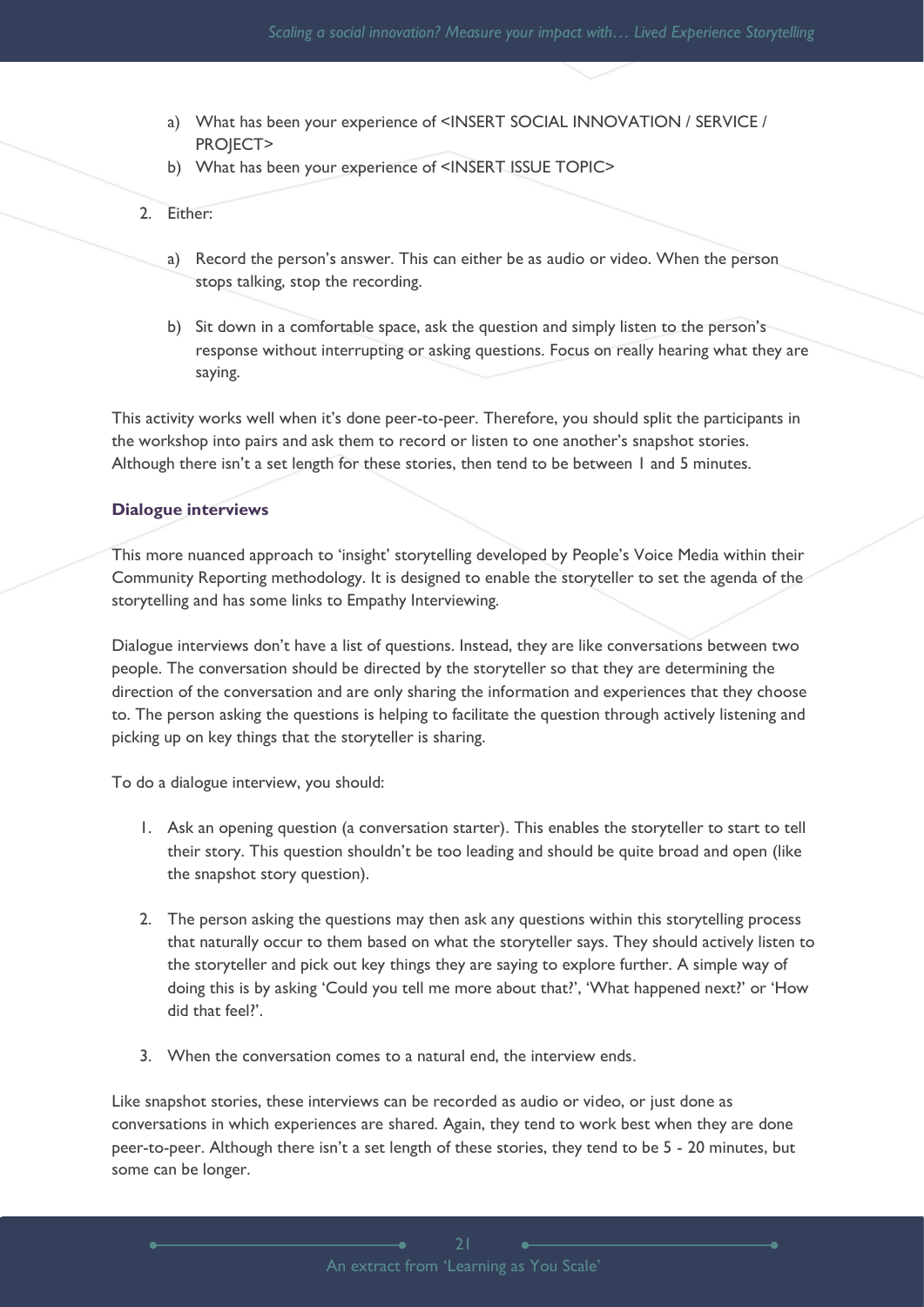### Story Mindmap

Sometimes it can be hard to decide where to start when trying to tell others about your life. The aim of this activity is to explore the key elements of your story and your world and support you to map it out before you tell your story.

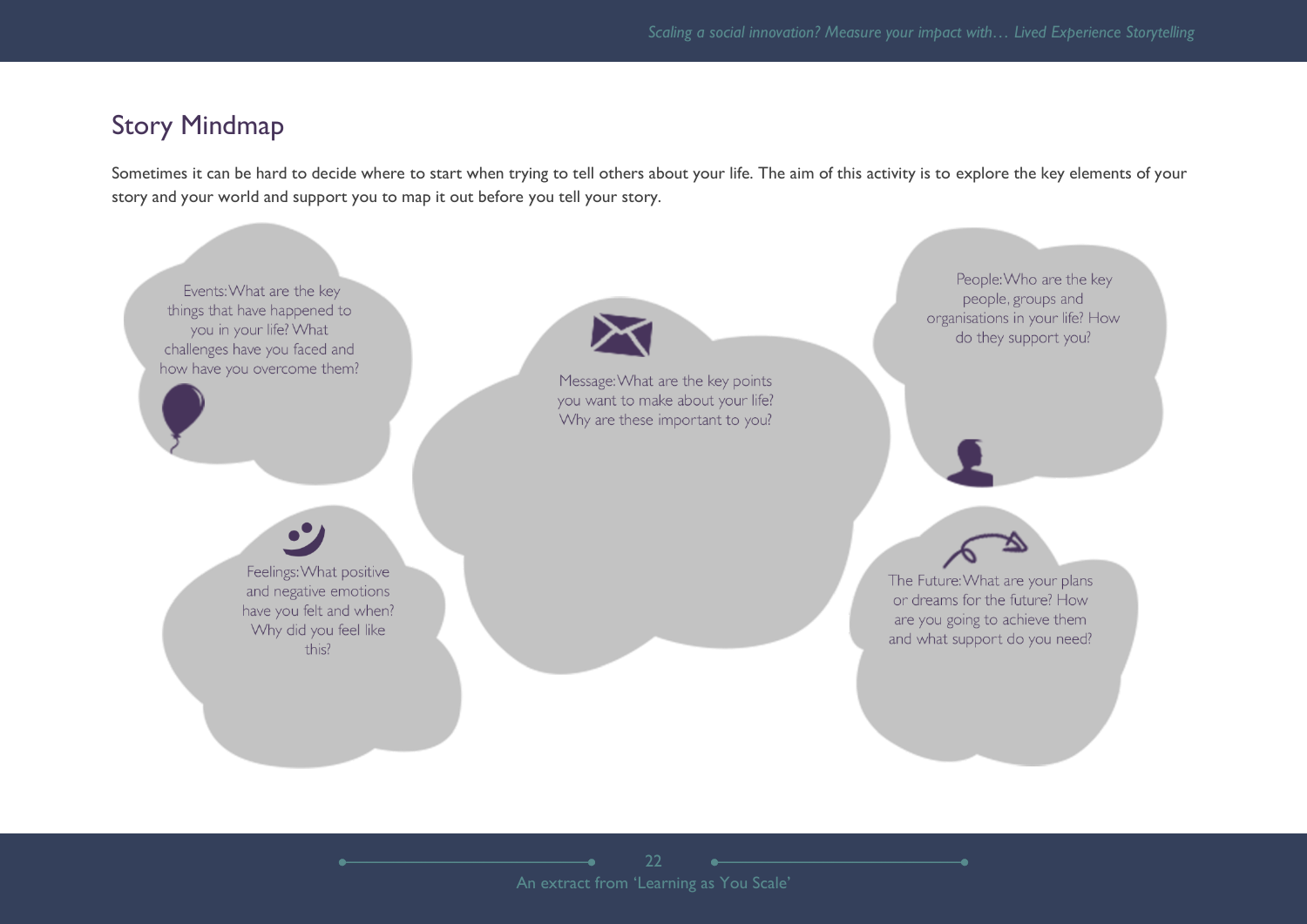### Story review sheet

Reviewing stories helps us to identify the key messages in them. When we look at a set of reviews from different stories, we begin to see what key themes and trends emerge from across them. Use this template to review, summarise and identify the most important elements and quotations from the story.

| Story (insert title/link to story):                                                                                                                                                                          |                                                      |
|--------------------------------------------------------------------------------------------------------------------------------------------------------------------------------------------------------------|------------------------------------------------------|
| Overview of Story: Write a synthesis of the story that describes what the person says in their<br>story. Try to give the overall picture of what they are describing, how they feel and any key<br>opinions. |                                                      |
|                                                                                                                                                                                                              |                                                      |
|                                                                                                                                                                                                              |                                                      |
|                                                                                                                                                                                                              |                                                      |
| Extract(s): Select an extract/extracts from the story that highlights its key message(s)/point(s).                                                                                                           |                                                      |
| Key Quote What is said (2 - 4 sentences)                                                                                                                                                                     | Timecode (if recorded)<br><b>Minutes and Seconds</b> |
|                                                                                                                                                                                                              |                                                      |
|                                                                                                                                                                                                              |                                                      |
|                                                                                                                                                                                                              |                                                      |
|                                                                                                                                                                                                              |                                                      |
|                                                                                                                                                                                                              |                                                      |
|                                                                                                                                                                                                              |                                                      |
|                                                                                                                                                                                                              |                                                      |
|                                                                                                                                                                                                              |                                                      |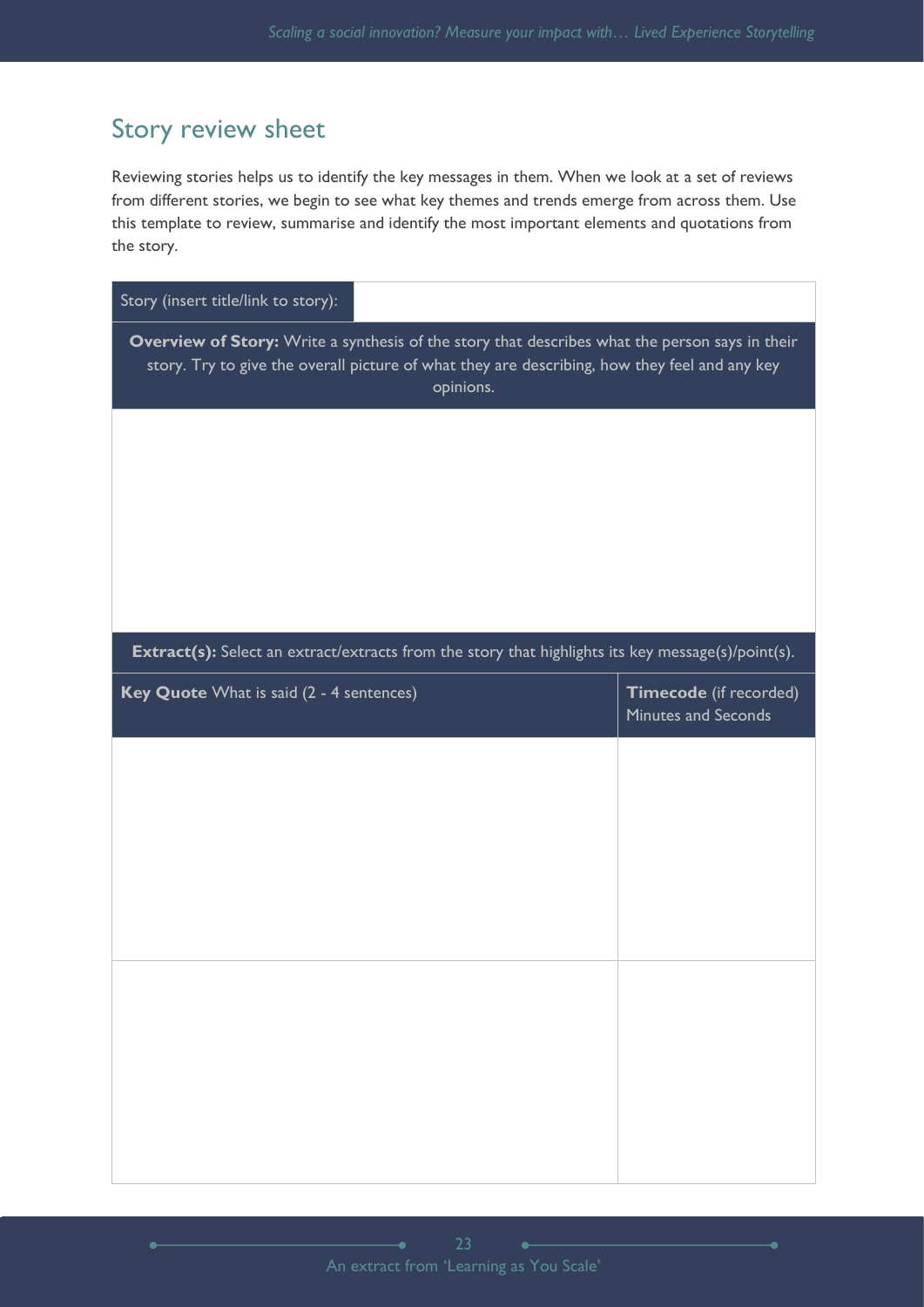### Story review sheet (worked example)

#### Story (insert title/link to story): Life in Popowice

**Overview of Story:** Write a synthesis of the story that describes what the person says in their story. Try to give the overall picture of what they are describing, how they feel and any key opinions.

The storyteller shows great pride in being known as a resident of this particular area. When asked if she is a resident of Popowice, she replies 'Of course!' She describes how she has lived here for over 40 years and that she likes the area because of all the green spaces, however one of her concerns is over the flowers. She describes how she likes the area because there are a lot of parks and green spaces but expresses her disappointment with the residents who do not seem to care. She also talks about how she sees places nearby where there are big buildings and notices a difference there which shows that the residents do care.

She has ideas about creating a small public garden but says that she doesn't know how to get permission for it. She is someone with a disability who uses a stick occasionally and thinks that it would be useful for others as well to have more benches and spaces where they are able to sit down to enjoy the green spaces. She comments on the fact that the old trees are well cared for and is happy about the fact that they are left to grow and says that we should look after our old trees because there is not room for new. Look after what we already have. She lives on the ground floor and knows all her neighbours on this level and up to level four. She doesn't know those above level four because that is as far as she is able to climb the stairs. She says very often, there are old women or those with disabilities on these floors rather than men because their life expectancy is different.

The people who live in her building up to fourth floor (the people she knows) need to integrate themselves more, i.e., she knows them all, but feels that they don't know each other very well and they are all in a similar situation (older generation, single women etc.) She always helps people if she is able to, but feels that very often, older people do not ask for help.

| <b>Key Quote</b> What is said (2 - 4 sentences)                                                                                                                                                                                                                          | <b>Timecode</b> (if recorded)<br><b>Minutes and Seconds</b> |
|--------------------------------------------------------------------------------------------------------------------------------------------------------------------------------------------------------------------------------------------------------------------------|-------------------------------------------------------------|
| I'd like to make a small garden for everyone but I don't know who to<br>ask to make it. I also think benches and places to sit down would be<br>good in the area. I know one person who uses a stick to walk<br>sometimes, and for them, more benches would be good too. | $2:11 - 2:45$                                               |
| Society needs to learn to speak together.                                                                                                                                                                                                                                | $3.45 - 3.51$                                               |
| I try to always help if there is a problem, but not everyone is open<br>and will ask for help                                                                                                                                                                            | $3.23 - 3.34$                                               |

#### **Extract(s):** Select an extract/extracts from the story that highlights its key message(s)/point(s).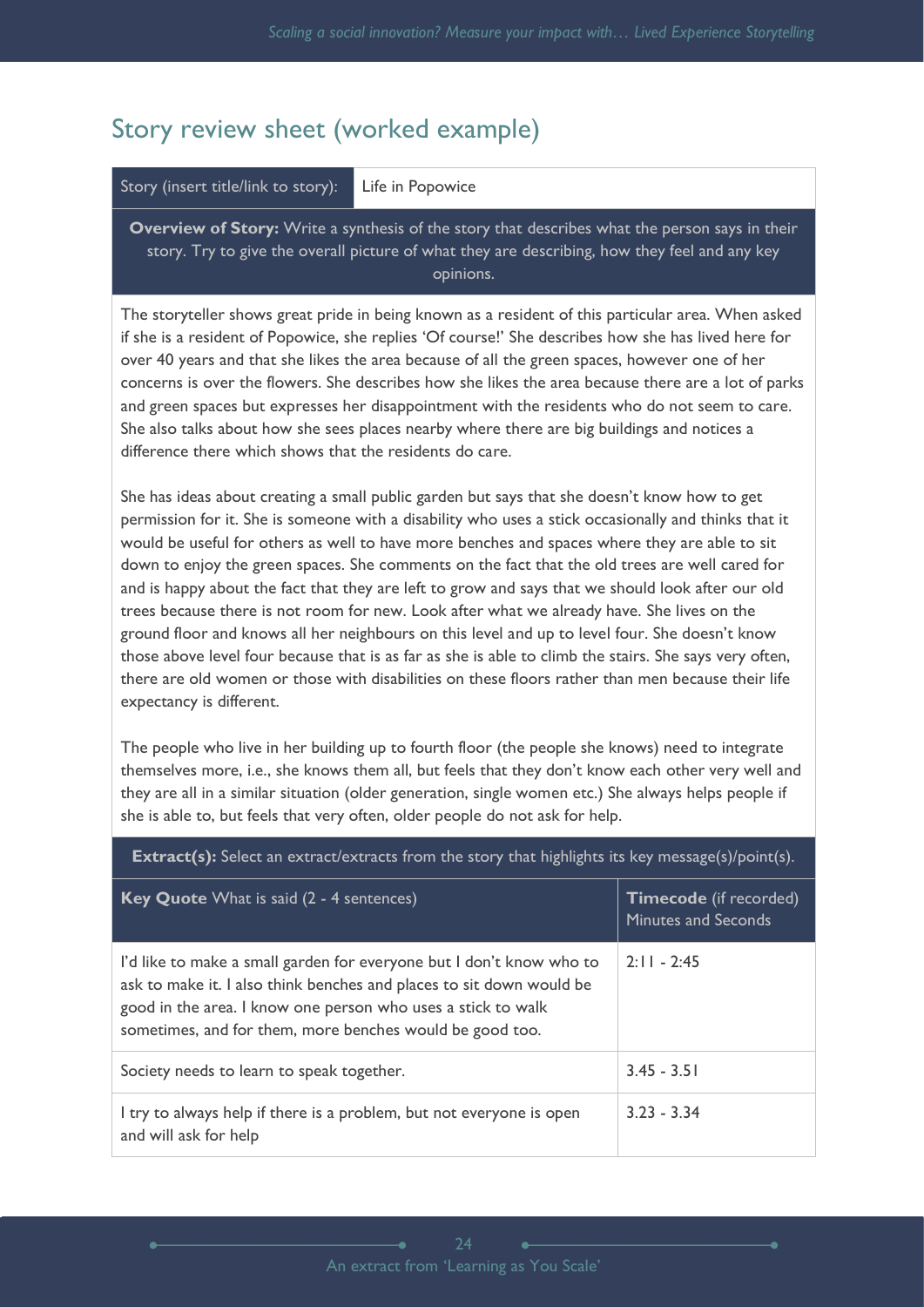### Identifying trends and anomalies worksheet

| <b>Story: Title of</b><br>story/file name. | Topic: WHAT is being<br>talked about in the story?<br>List the subject areas. | <b>Content: HOW</b> are the subjects being<br>talked about? Summarise key emotions<br>connected to the subject areas and also<br>any connections between subject matters. | Context: WHY are the subject matters being spoken<br>about in this way? Explain anything in the story (or what<br>you know about the context of the story/storyteller) that<br>adds more understanding to what they have experienced. |
|--------------------------------------------|-------------------------------------------------------------------------------|---------------------------------------------------------------------------------------------------------------------------------------------------------------------------|---------------------------------------------------------------------------------------------------------------------------------------------------------------------------------------------------------------------------------------|
|                                            |                                                                               |                                                                                                                                                                           |                                                                                                                                                                                                                                       |
|                                            |                                                                               |                                                                                                                                                                           |                                                                                                                                                                                                                                       |
|                                            |                                                                               |                                                                                                                                                                           |                                                                                                                                                                                                                                       |
|                                            |                                                                               |                                                                                                                                                                           |                                                                                                                                                                                                                                       |
|                                            |                                                                               |                                                                                                                                                                           |                                                                                                                                                                                                                                       |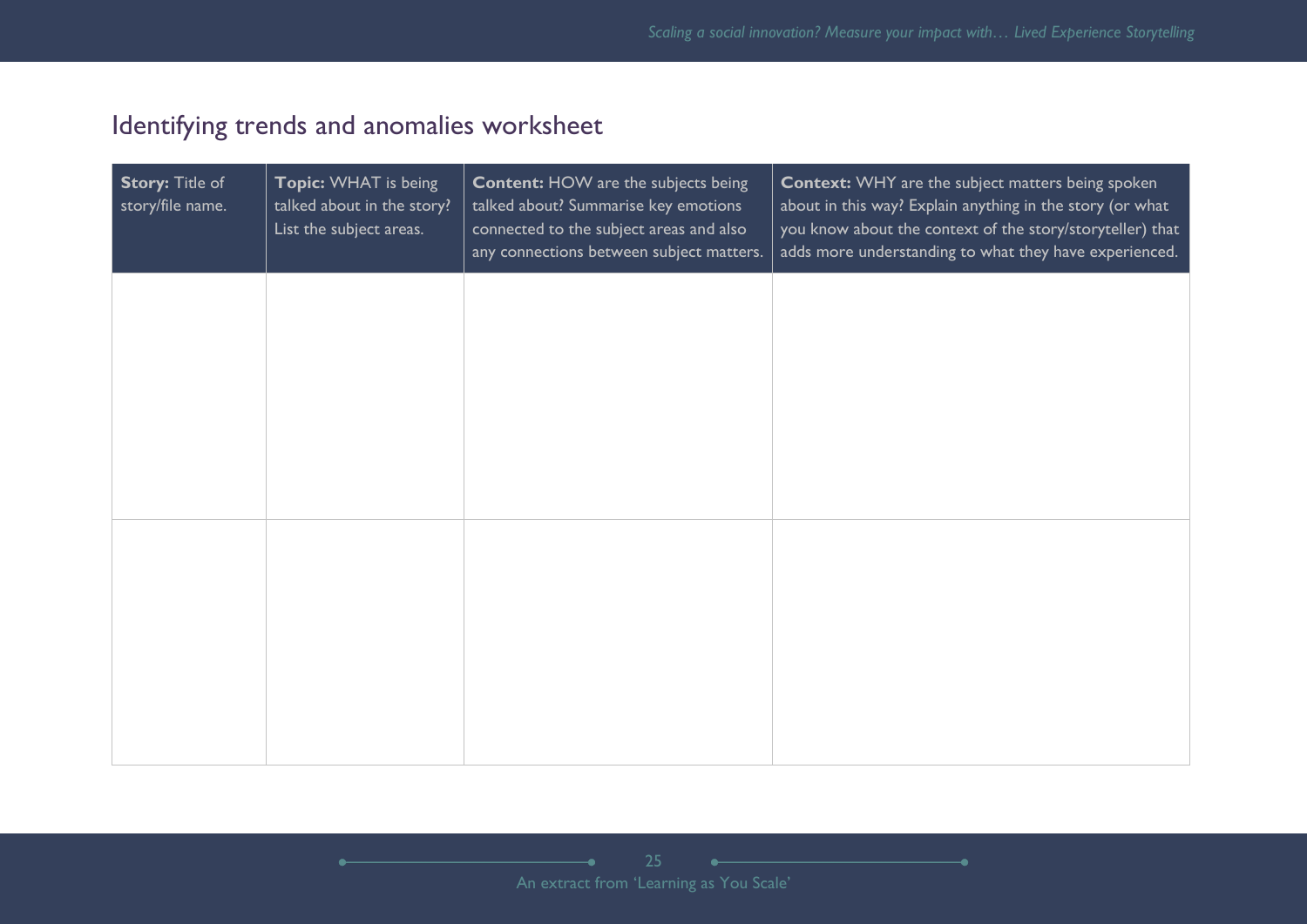٠

| <b>Story: Title of</b><br>story/file name. | Topic: WHAT is being<br>talked about in the story?<br>List the subject areas. | <b>Content: HOW</b> are the subjects being<br>talked about? Summarise key emotions<br>connected to the subject areas and also<br>any connections between subject matters. | Context: WHY are the subject matters being spoken<br>about in this way? Explain anything in the story (or what<br>you know about the context of the story/storyteller) that<br>adds more understanding to what they have experienced. |
|--------------------------------------------|-------------------------------------------------------------------------------|---------------------------------------------------------------------------------------------------------------------------------------------------------------------------|---------------------------------------------------------------------------------------------------------------------------------------------------------------------------------------------------------------------------------------|
|                                            |                                                                               |                                                                                                                                                                           |                                                                                                                                                                                                                                       |
|                                            |                                                                               |                                                                                                                                                                           |                                                                                                                                                                                                                                       |
|                                            |                                                                               |                                                                                                                                                                           |                                                                                                                                                                                                                                       |
|                                            |                                                                               |                                                                                                                                                                           |                                                                                                                                                                                                                                       |
|                                            |                                                                               |                                                                                                                                                                           |                                                                                                                                                                                                                                       |